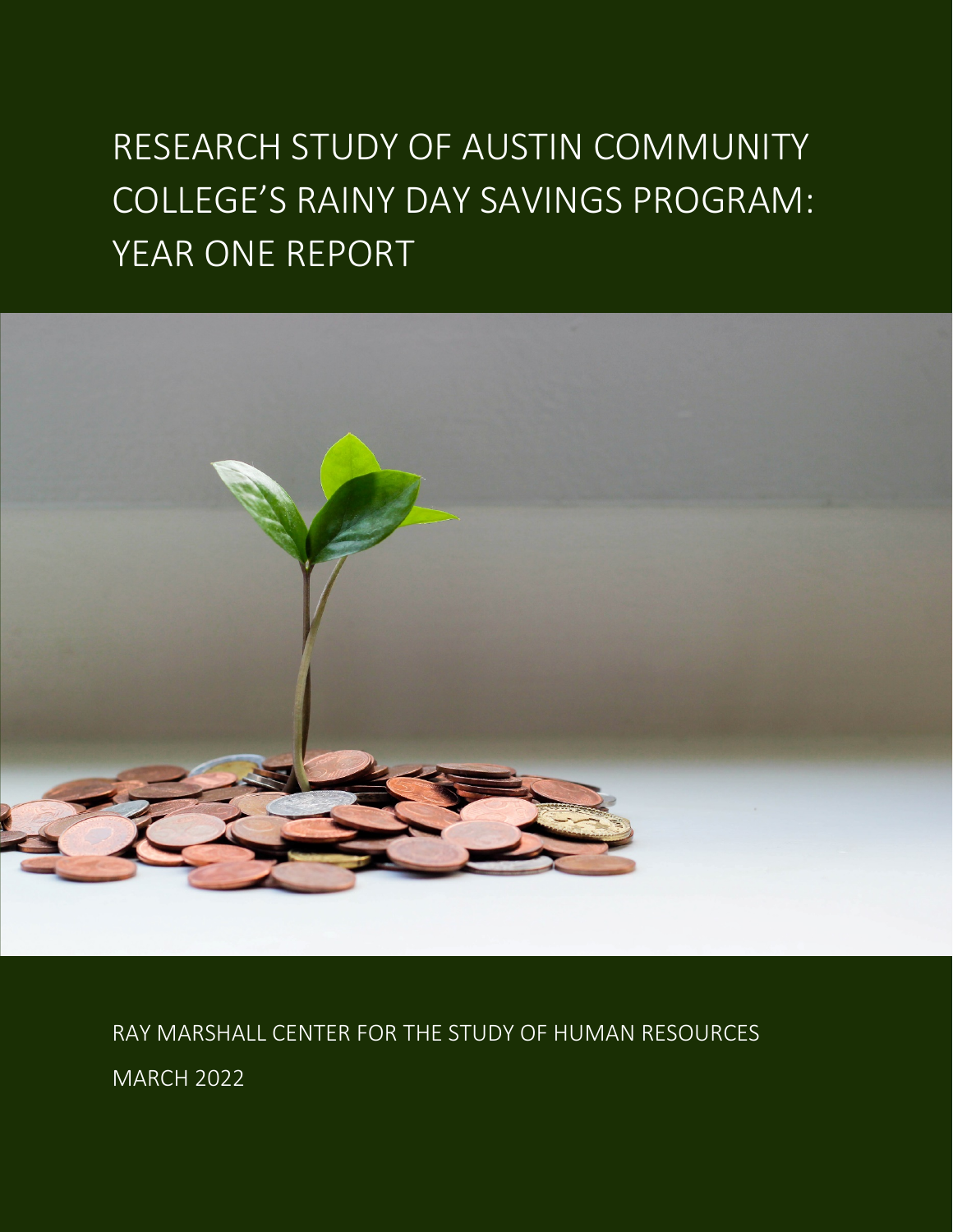Cover photo by [Visual Stories | Micheile](https://unsplash.com/@micheile?utm_source=unsplash&utm_medium=referral&utm_content=creditCopyText) on [Unsplash](https://unsplash.com/s/photos/savings?utm_source=unsplash&utm_medium=referral&utm_content=creditCopyText)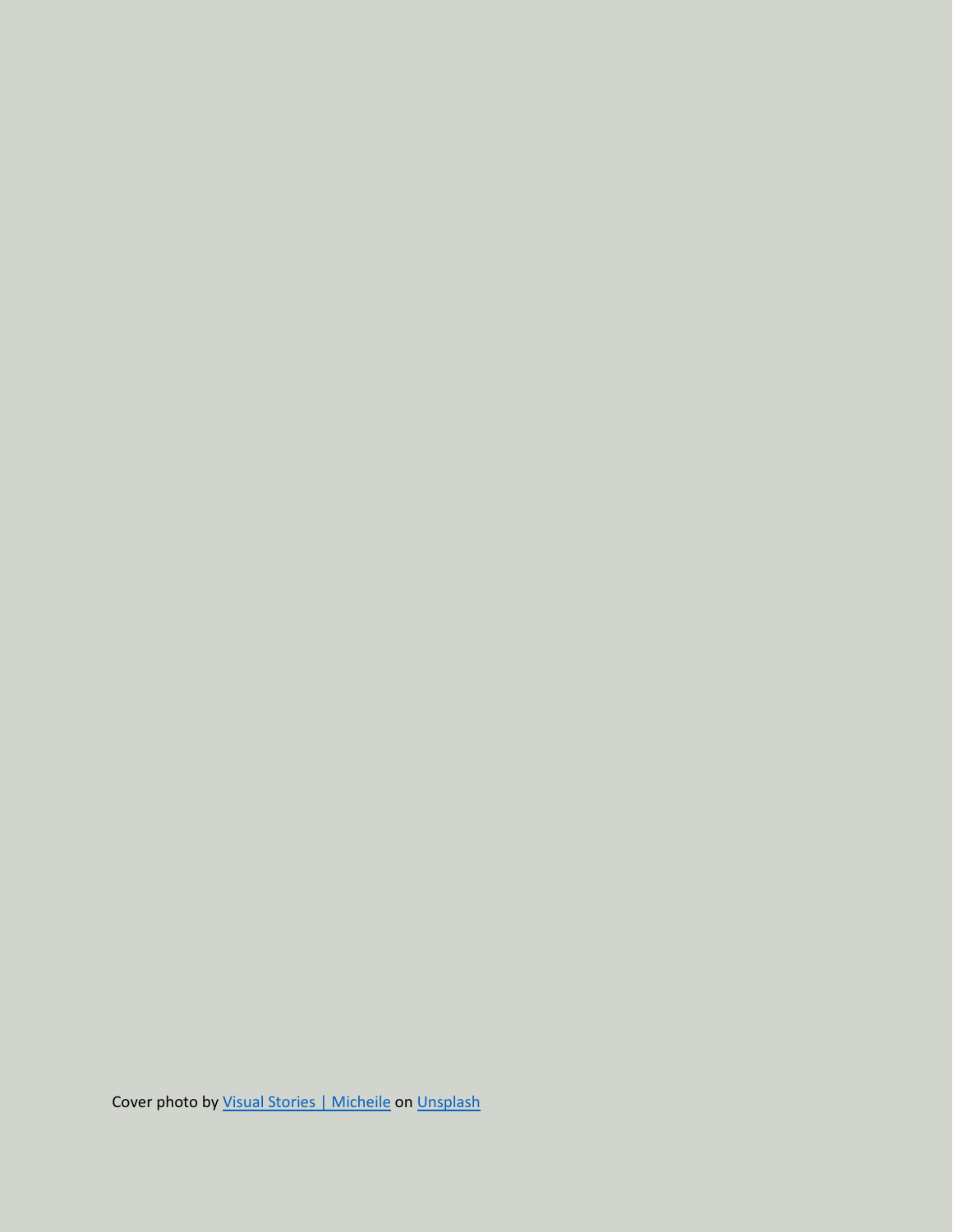# RESEARCH STUDY OF AUSTIN COMMUNITY COLLEGE'S RAINY DAY SAVINGS PROGRAM: YEAR ONE REPORT

ASHWEETA PATNAIK

GREG CUMPTON

APRIL 2022



3001 Lake Austin Blvd., Suite 3.200

Austin, TX 78703 (512) 471-7891

[www.raymarshallcenter.org](http://www.raymarshallcenter.org/)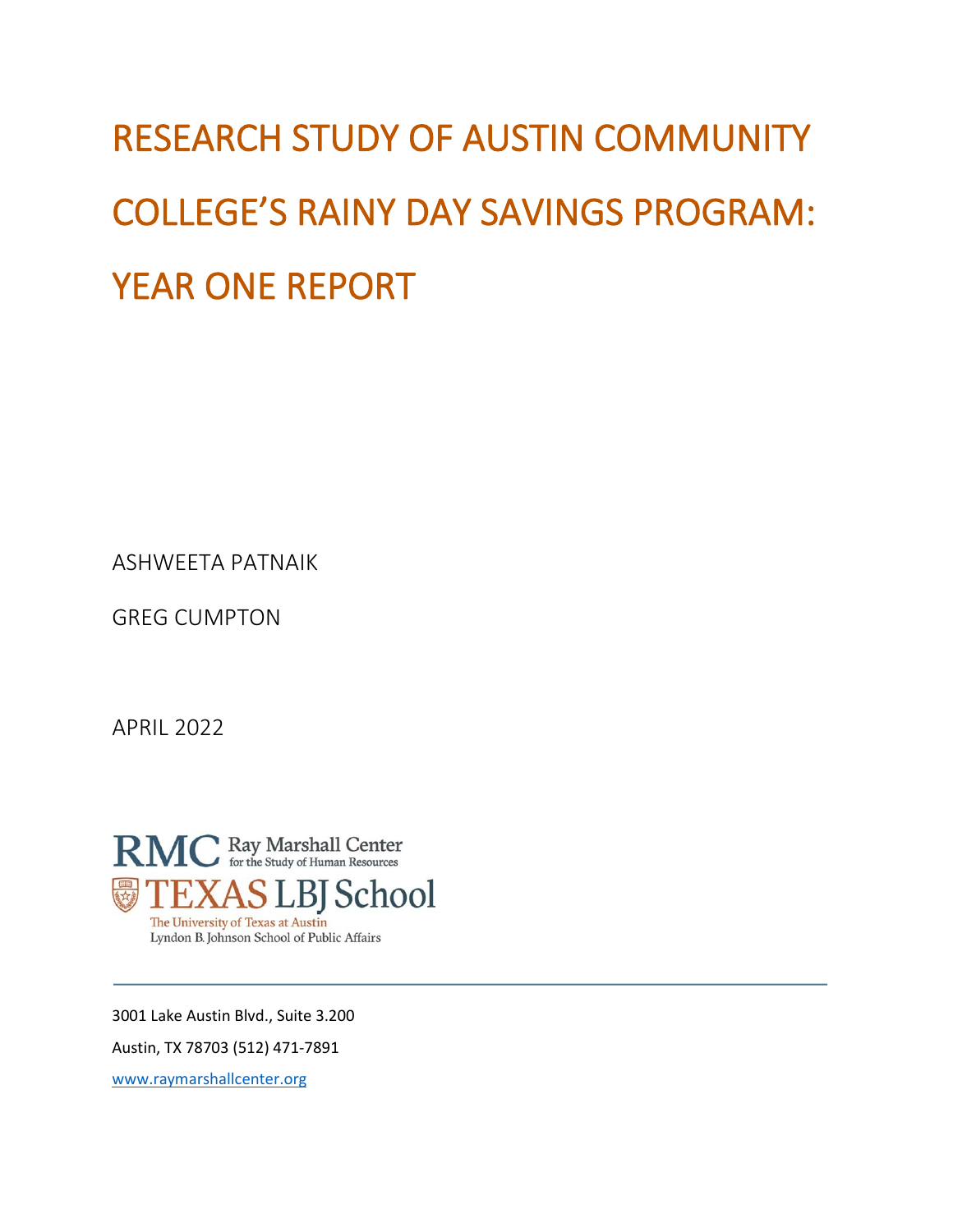This report was prepared with funds provided from Trellis Foundation through Austin Community College (Office of Sponsored Projects Grant number: 202100760-002) to the Ray Marshall Center for the Study of Human Resources at the University of Texas at Austin. The views expressed here are those of the authors and do not represent the positions of the funding agencies or The University.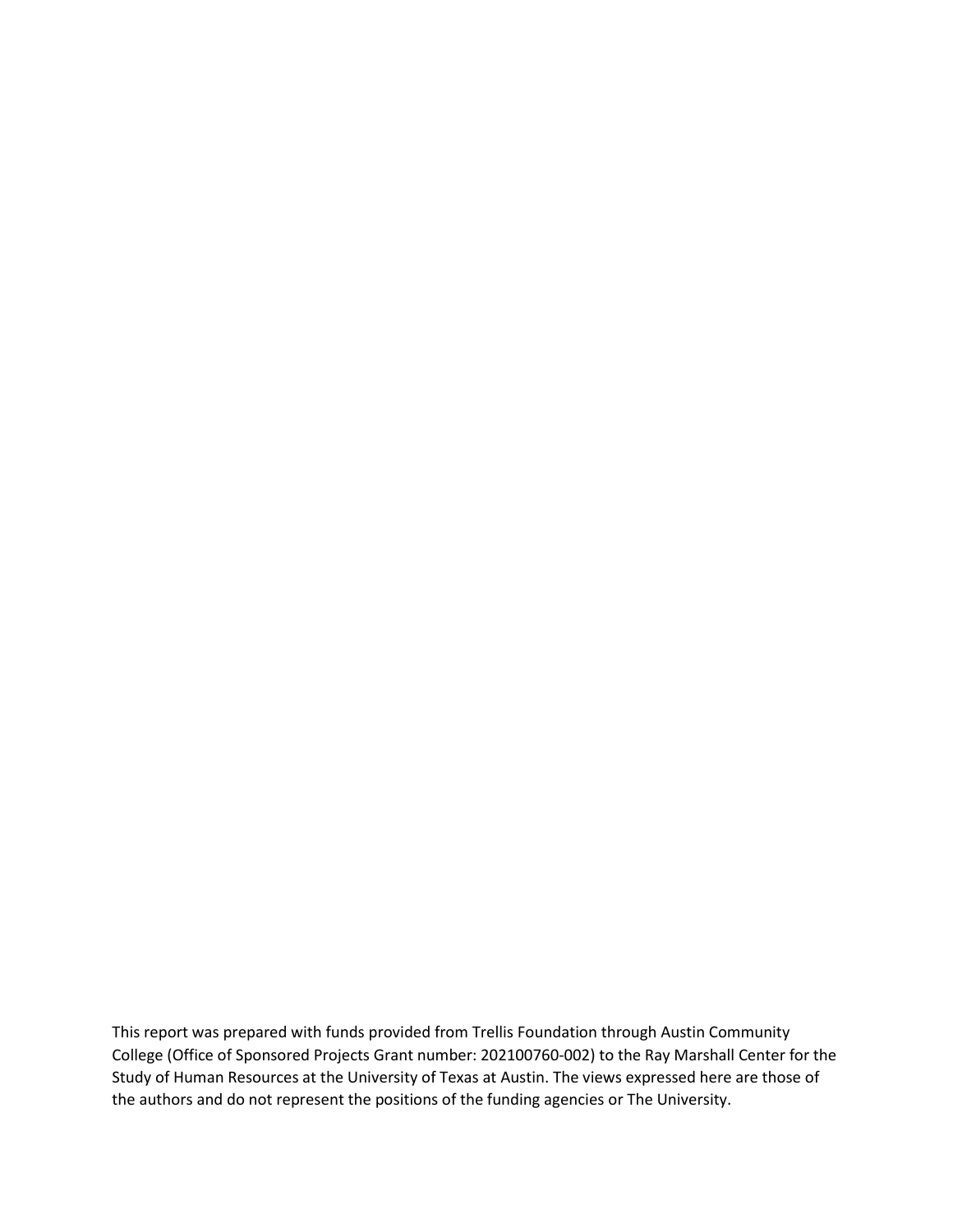## **TABLE OF CONTENTS**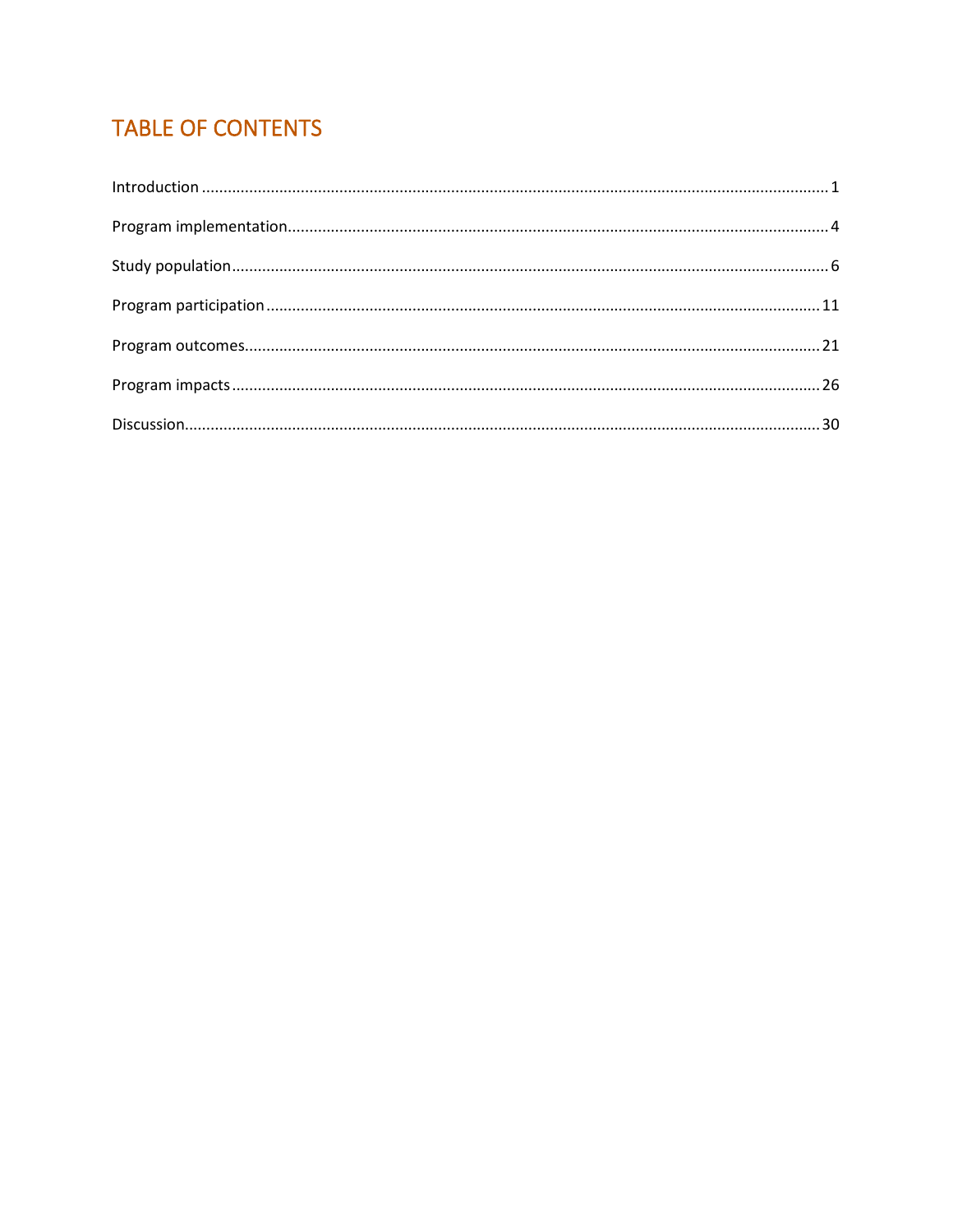## LIST OF FIGURES

| Figure 15. FAFSA completion incentive take-up, by demographic characteristics 15          |  |
|-------------------------------------------------------------------------------------------|--|
|                                                                                           |  |
| Figure 17. Direct deposit completion incentive take-up, by demographic characteristics 17 |  |
| Figure 18. \$475 balance completion incentive take-up, by demographic characteristics  18 |  |
|                                                                                           |  |
| Figure 20. Change in CFPB financial wellness scale, by demographic characteristics22      |  |
|                                                                                           |  |
|                                                                                           |  |
|                                                                                           |  |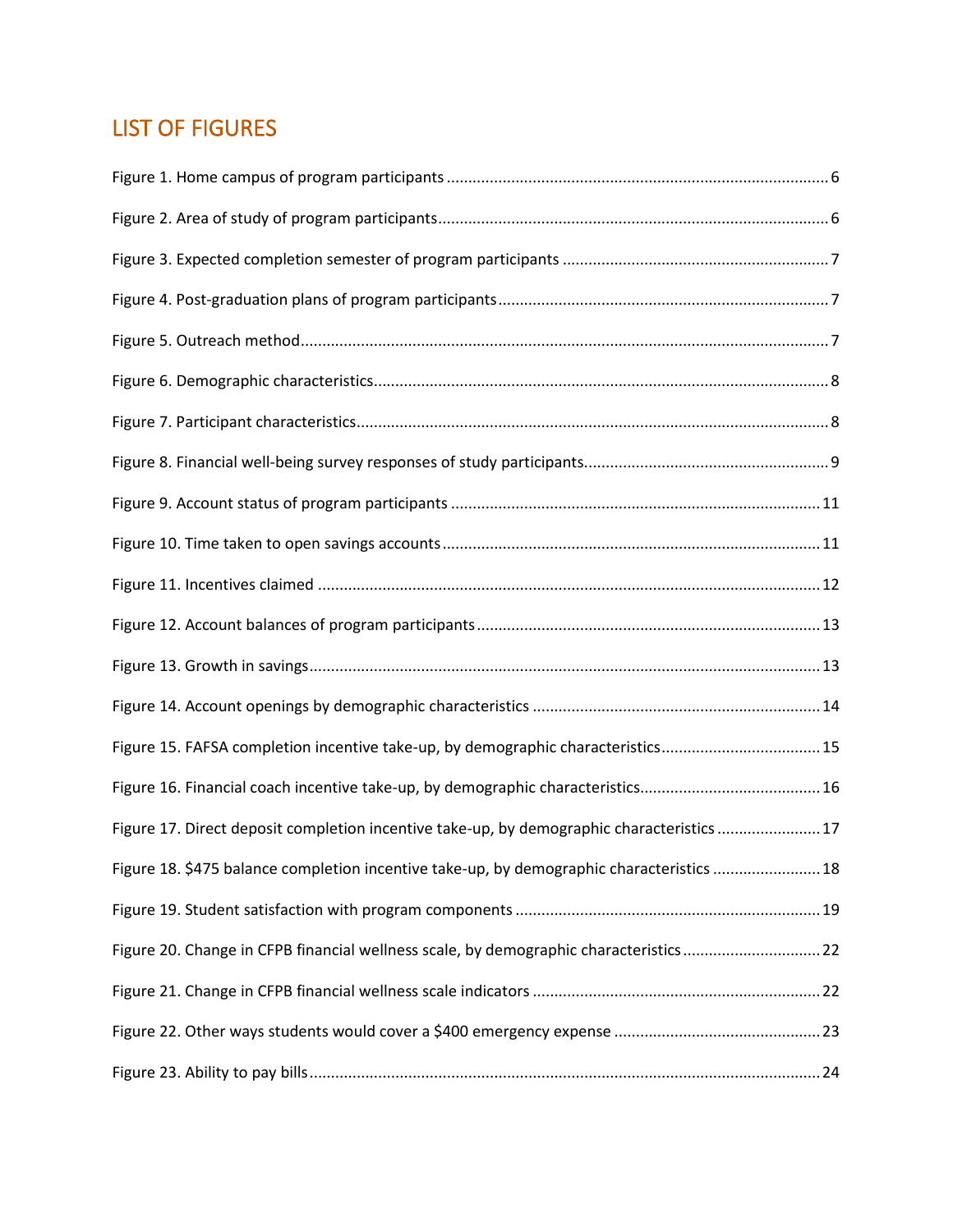## **LIST OF TABLES**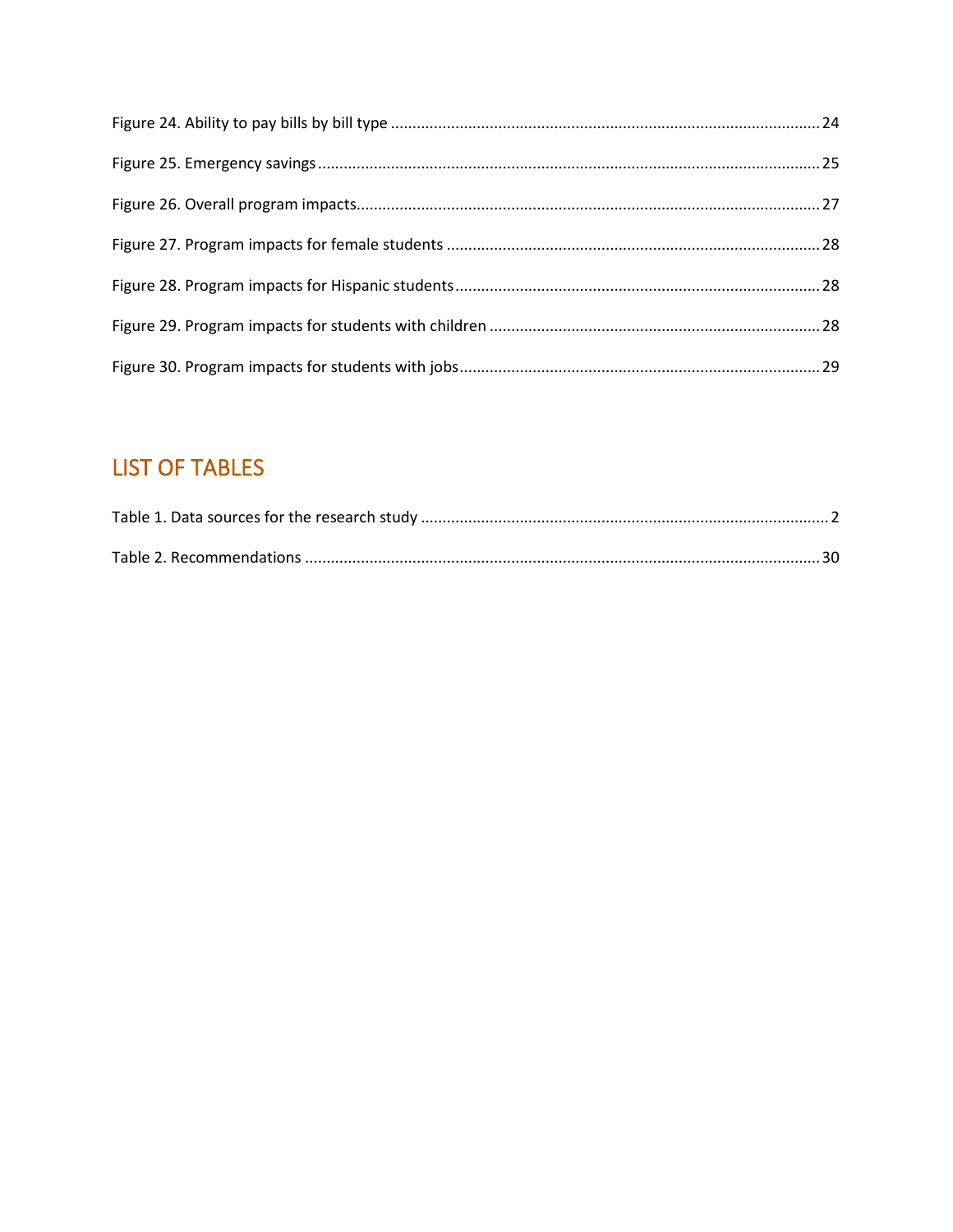## <span id="page-7-0"></span>INTRODUCTION

#### BACKGROUND

Austin Community College's (ACC) Student Money Management Office (SMMO), established in 2016, supports Austin Community College student success by providing accessible and relevant money management education, enabling students to make informed financial decisions. In fall 2018, SMMO piloted the Rainy Day Savings Program<sup>[1](#page-7-1)</sup>, modeled after the successes of Individual Development Accounts (IDAs) which have helped low-income people save and attain assets.

In the Rainy Day Savings program pilot, students earned up to \$100 in cash incentives for completing certain tasks and meeting milestones. These tasks and milestones were chosen because of their potential impact on future financial wellness, such as setting up direct deposit, completing the Free Application for Federal Student Aid (FAFSA), and meeting with a financial coach. Savings accounts were opened for students at University Federal Credit Union (UFCU) exclusively for the Rainy Day Savings Program, and students worked towards amassing at least \$500 in total savings.

Based on the initial results, ACC believed that this program could help students address a financial emergency before it escalates to a financial crisis while also providing students with practical experience interacting with a financial institution, applying financial literacy skills, and experience managing a bank account. ACC sought to expand and refine the program and received funding from Trellis Foundation in January 2020 to support this effort.

ACC partnered with the Ray Marshall Center (RMC) at The University of Texas at Austin to study the effectiveness of the Rainy Day Savings program. This research study aimed to provide actionable information about the success of the intervention allowing for ACC and Trellis to make decisions about program modifications and sustainability.

#### **METHODOLOGY**

The research study focused on three components: (1) program participation, (2) program outcomes, and (3) program impacts.

<span id="page-7-1"></span><sup>1</sup> Serna, K. L., Eguiluz, L., & Taylor, Z. W. (2021). For When It Rains: How One Community College Established an Incentivized Student Savings Account. *Community College Journal of Research and Practice*, *45*(4), 238-244.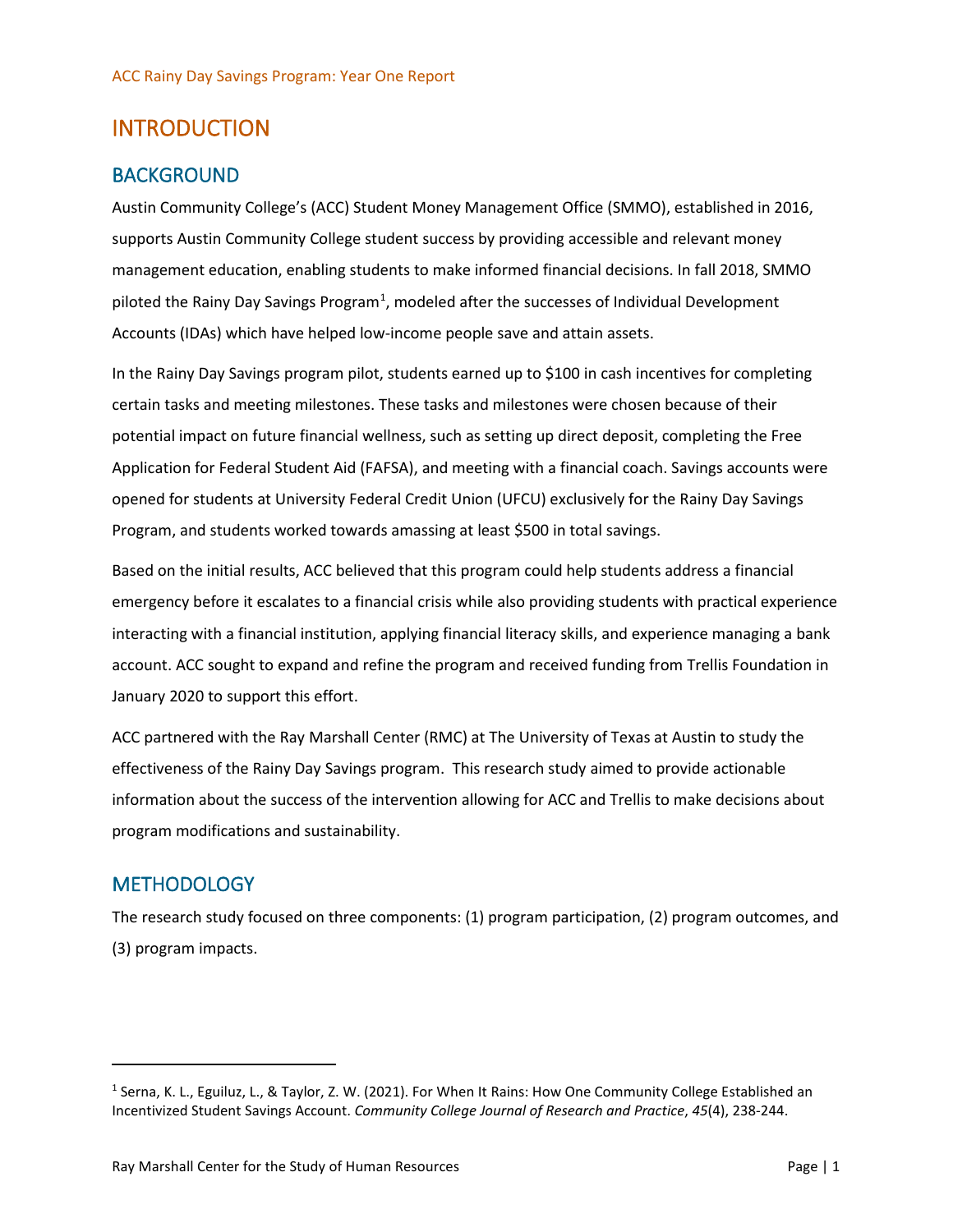#### **Program participation**

RMC studied program participation using data on participant characteristics from the program intake forms, data on account openings from University Federal Credit Union (UFCU), and self-reported data on account balances collected by SMMO. A key focus of this analysis was to understand how program participation patterns varied by student characteristics.

#### **Program outcomes**

RMC studied program outcomes by gathering institutional data from ACC on student academic and enrollment outcomes as well as gathering data on financial wellness and program satisfaction by surveying participants. Outcomes to be studied include financial well-being, emergency savings, fall-tospring retention, fall-to-fall retention, and credential attainment. A key focus of this analysis was to understand how program outcomes varied by student characteristics and program participation.

#### **Program impacts**

RMC examined program impacts by conducting a quasi-experimental impact analysis using propensity score matching to find a statistically similar comparison group and comparing the outcomes between those who received treatment and those who did not. A key focus of this analysis was to understand how program impacts varied by student characteristics and program participation.

#### DATA SOURCES

[Table 1](#page-8-0) describes the data sources and data types used for the study.

#### <span id="page-8-0"></span>**Table 1. Data sources for the research study**

| Data source                                  | Data types                                                                                      |
|----------------------------------------------|-------------------------------------------------------------------------------------------------|
| Rainy Day Savings Program's Apricot database | Student-level demographic data from the program<br>$\bullet$<br>applications                    |
|                                              | Student-level program participation data<br>$\bullet$                                           |
|                                              | Student-level case notes                                                                        |
|                                              | Student-level financial well-being survey data<br>٠                                             |
| UFCU database                                | Anonymous student-level monthly account balance data                                            |
| SMMO survey                                  | Financial Well-Being Scale developed by the Consumer<br>٠<br>Financial Protection Bureau (CFPB) |
| RMC's survey                                 | <b>Financial wellness</b><br>$\bullet$                                                          |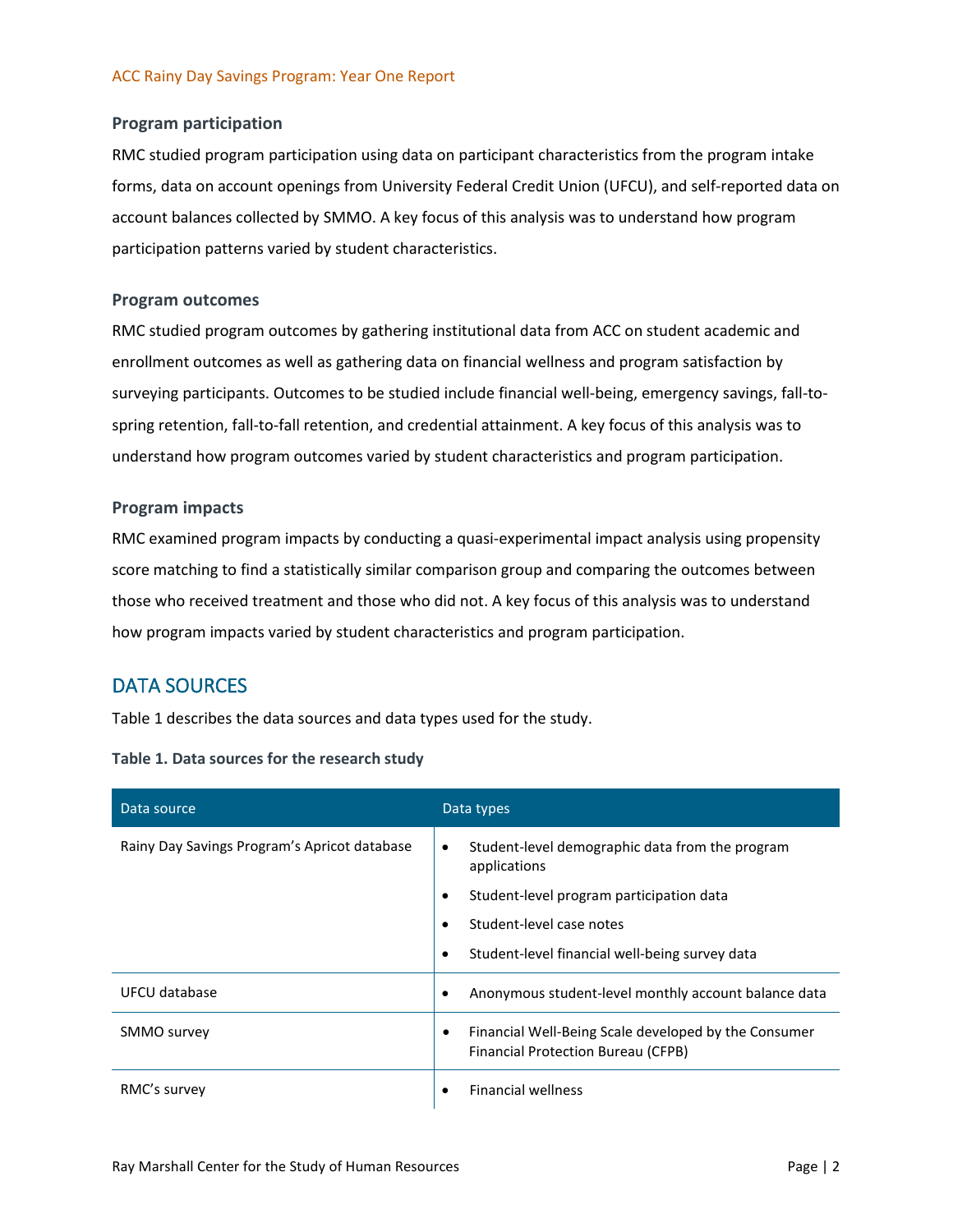|                                     | <b>Emergency savings behaviors</b> |                                                                                                       |
|-------------------------------------|------------------------------------|-------------------------------------------------------------------------------------------------------|
|                                     |                                    | Program satisfaction                                                                                  |
| ACC's institution research database |                                    | Student-level data on academic enrollment, academic<br>outcomes, retention, and credential attainment |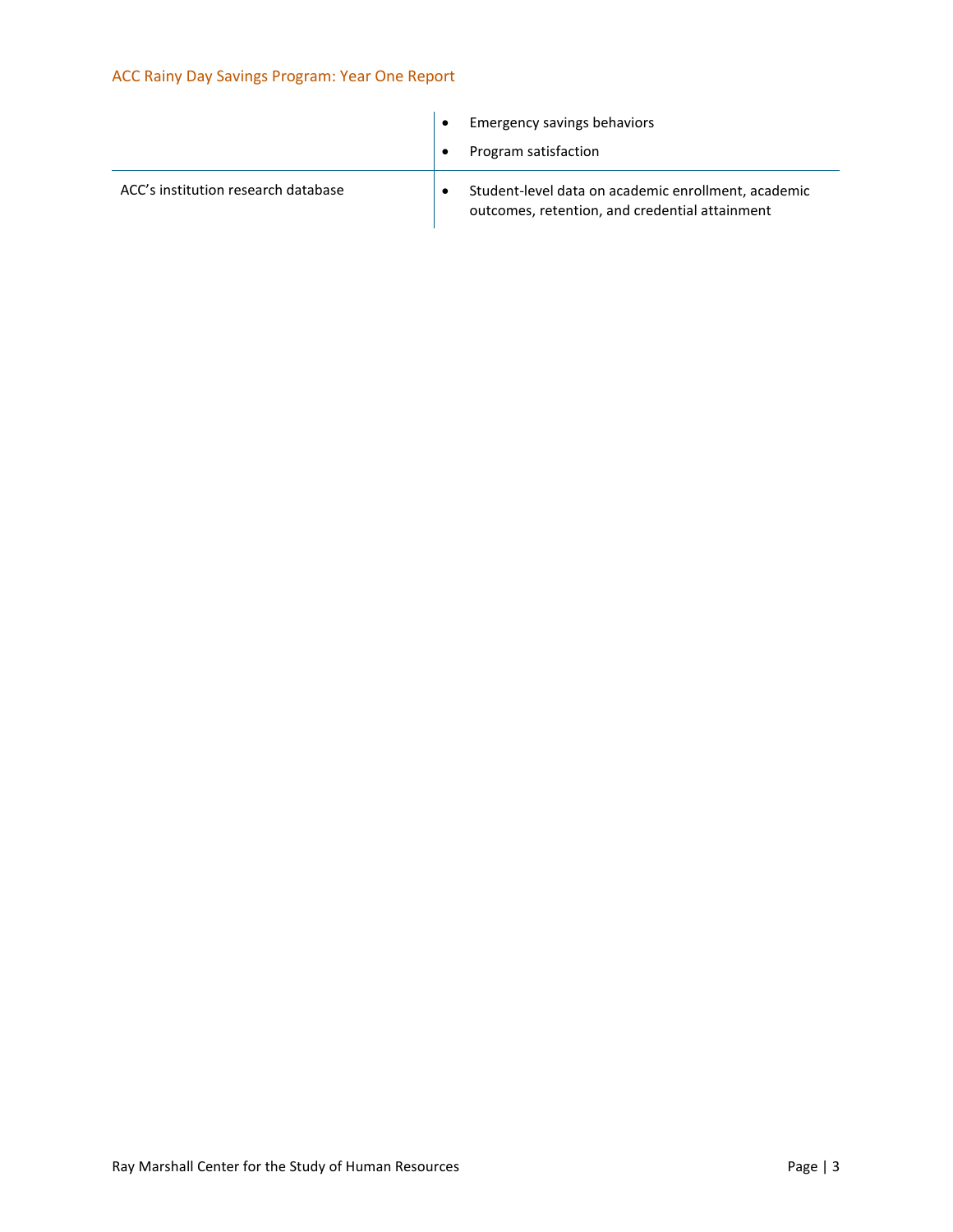## <span id="page-10-0"></span>PROGRAM IMPLEMENTATION

#### **OVERVIEW**

ACC's Rainy Day Savings program incentivized students to establish emergency savings of at least \$500. This savings goal was selected because Trellis Company's national Student Financial Wellness Survey found that 63 percent of college students would struggle to raise \$500 in funds for an emergency.<sup>[2](#page-10-1)</sup> UFCU supported the program by holding savings accounts and funding incentives. The Trellis Foundation supported the program by funding support staff and student incentives.

### **ELIGIBILITY**

Students had to meet the following requirements to participate in the Rainy Day Savings Program:

- Be 18 years old or older
- Have a valid driver's license, state ID, or passport
- Be enrolled in at least six credit hours at Austin Community College (ACC) during the fall semester
- Plan to enroll in at least six credit hours at ACC in the following spring semester.
- Be seeking a degree or certificate at ACC.
- Not have participated previously in the Rainy Day Savings Program at ACC.

## APPLICATION PROCESS

Students could apply for the program through an online application that took less than 20 minutes to complete. Students needed their ACCeID, and their driver's license, state ID, or passport.

#### **Program requirements**

Students accepted into the program were required to:

- Attend a one-on-one 30-minute virtual welcome session
- Make the first deposit into their new University Federal Credit Union (UFCU) account within one month of opening their account.
- Continue to meet the eligibility requirements listed above.
- Claim all incentives by the end of the following May.

<span id="page-10-1"></span><sup>2</sup> Trellis Company. (2018). Student financial wellness survey: Fall 2018 semester results. Retrieved from https://www.trelliscompany.org/wp-content/uploads/2019/06/Fall-2018-SFWS-Report.pdf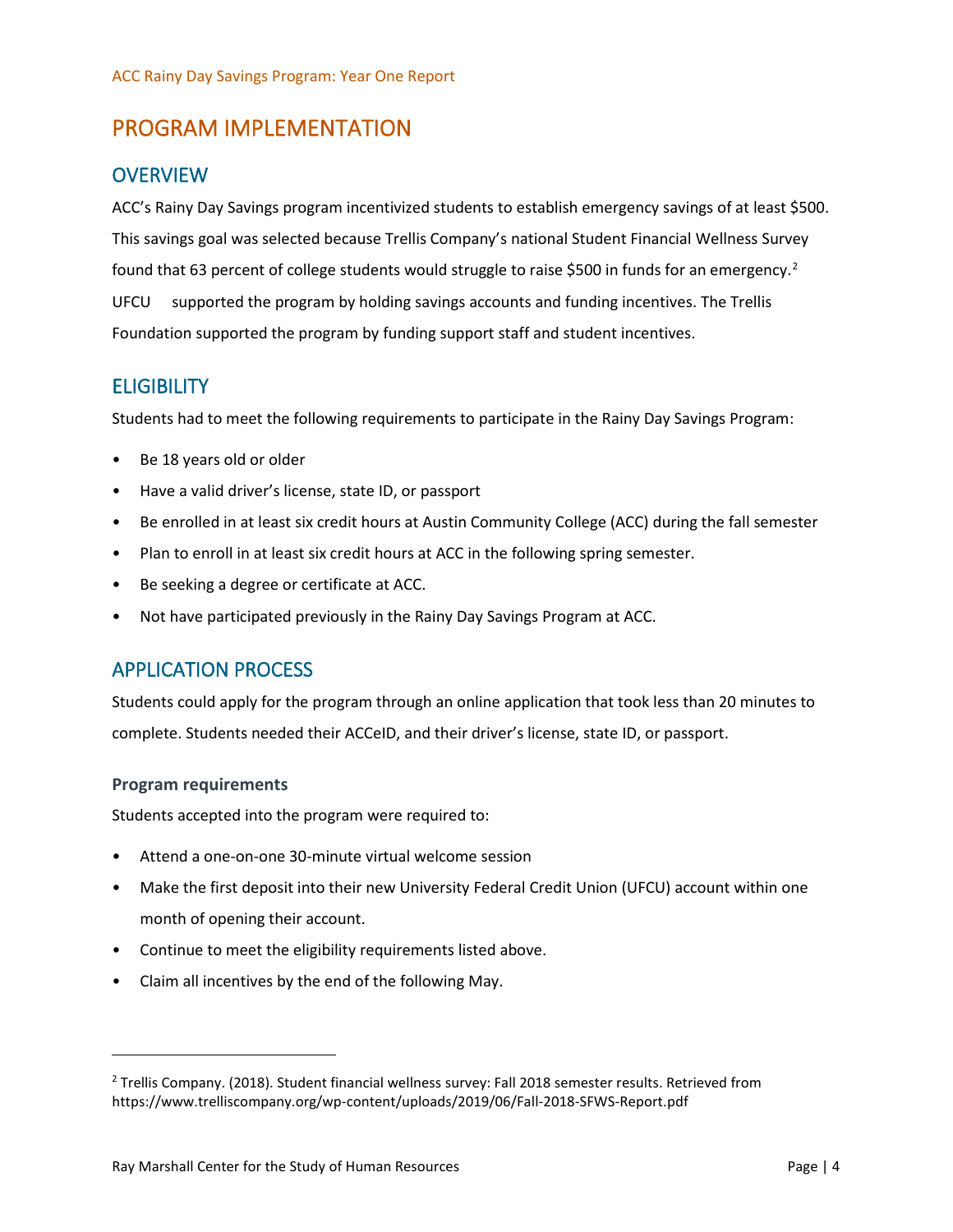#### PROGRAM DESCRIPTION

Participating students met with ACC staff who provided the students with guidance on the account opening process at University Federal Credit Union. $3$  The savings account was opened in the student's name and only the student had access to this account. There were no monthly fees and the accounts earn interest. Students had to maintain a balance of at least \$5 in their account to keep it open.

Students could make deposits into their UFCU account in person at any UFCU branch, at shared-branch credit unions, or online. ACC's financial coaches could help students set up a savings plan so they reached their savings goals.

To encourage students to reach their savings goals, ACC offered students up to \$100 in cash incentives. The cash was deposited directly into their UFCU savings account. Students did not need to claim the incentives in any order. The four incentives were:

- \$25 incentive to meet at least once with a financial coach.
- \$25 incentive to set up a recurring direct deposit into the UFCU savings account OR direct a portion of their income tax refund into the account.
- \$25 incentive to complete the 2021/2022 FAFSA (Free Application for Federal Student Aid/Texas Application for State Financial Aid).
- \$25 incentive to maintain a balance of \$475 or more for 30 or more days.

Each month, ACC announced a special task that students could choose to complete. If students completed that task, they were entered into a drawing for a \$250 deposit into their UFCU Rainy Day Savings account.

The money in the account, including money deposited by students and cash incentives earned by students, was intended to be used when students had a financial emergency. Students could withdraw and use their funds at any time during the program.

<span id="page-11-0"></span><sup>&</sup>lt;sup>3</sup> After meeting virtually with the accepted participant, SMMO staff shared a Docusign packet with the student that contained account opening documents. SMMO staff assisted students in completing the documents. The student electronically signed the documents and submitted them to UFCU. Documents contained a code that alerted UFCU staff that the submission was from a Rainy Day Savings program participant.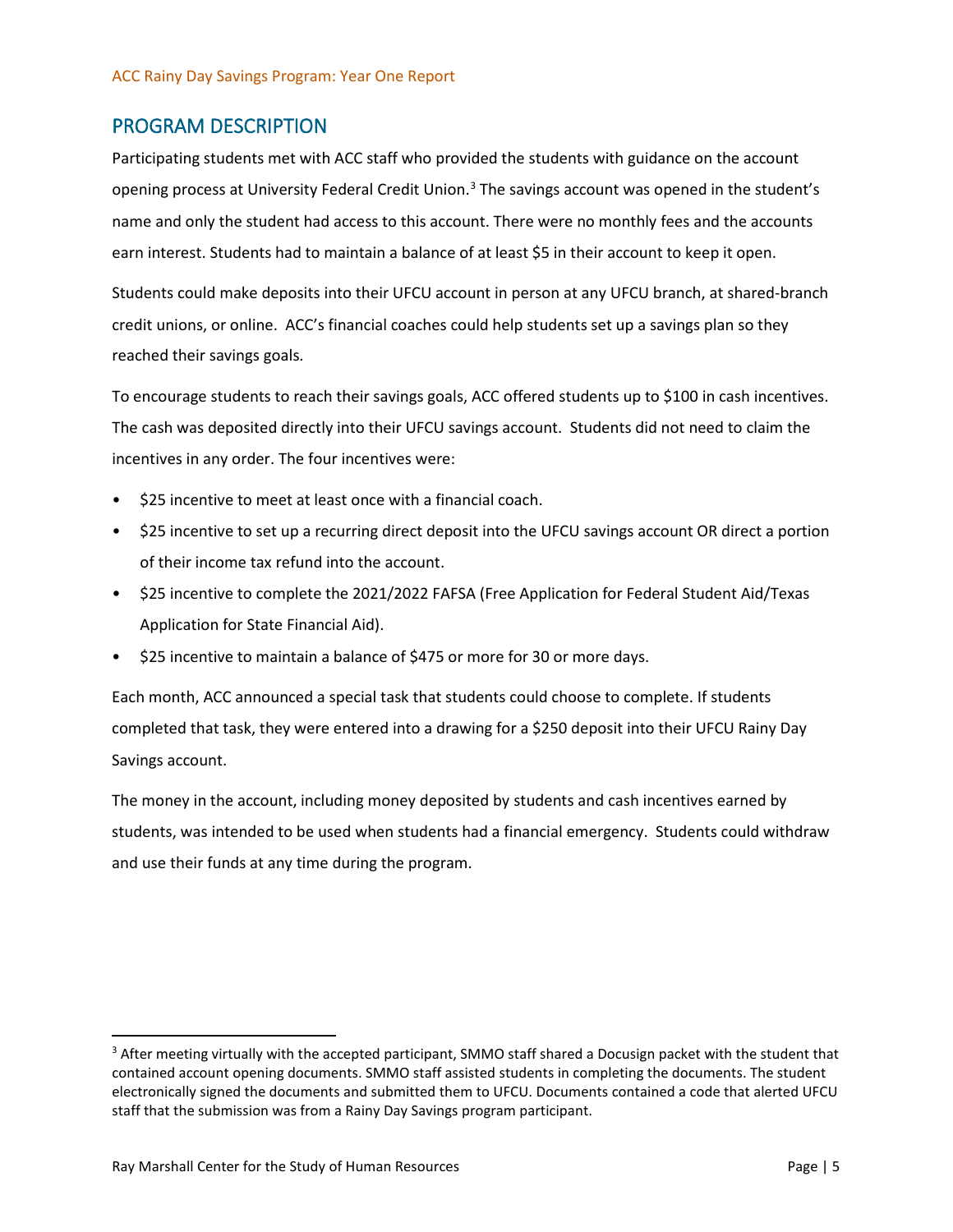## <span id="page-12-0"></span>STUDY POPULATION

The Fall 2020 cohort of the ACC Rainy Day Savings Program included a total of 650 students. The program included participants from all eleven ACC campuses spanning Central Texas (see [Figure 1\)](#page-12-1). About a fifth of participants attended the Highland campus, which is ACC's largest campus and is located in central Austin.

<span id="page-12-1"></span>



The Rainy Day Savings Program included students from a wide variety of programs of study. Notably, a little over a third of students were enrolled in the Health Sciences program.

#### <span id="page-12-2"></span>**Figure 2. Area of study of program participants**

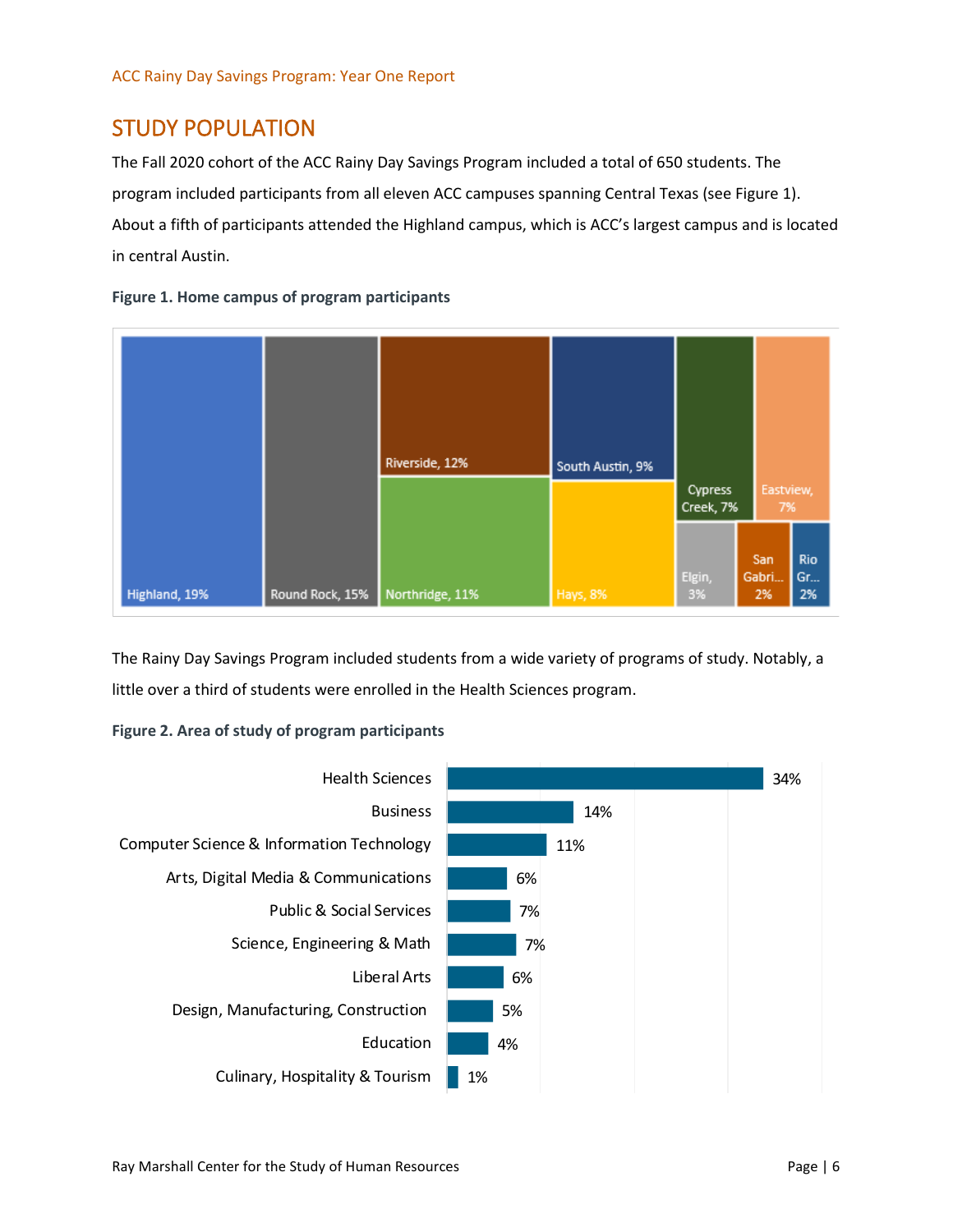Only a quarter of participants expected to graduate later that academic year (Spring 2021 or Summer 2021) while nearly two-thirds expected to graduate more than a year later (later than Fall 2021). Nearly half of students planned to transfer to a 4-year school after graduation while over a third planned to enter the workforce.

<span id="page-13-0"></span>



## RECRUITMENT

About a quarter of study participants reported learning about the Rainy Day Savings Program through email, while a quarter reported hearing about it from the Financial Aid Office. About a fifth also reported hearing about it from an advisor.

<span id="page-13-1"></span>**Figure 4. Post-graduation plans of program participants**



<span id="page-13-2"></span>**Figure 5. Outreach method** 

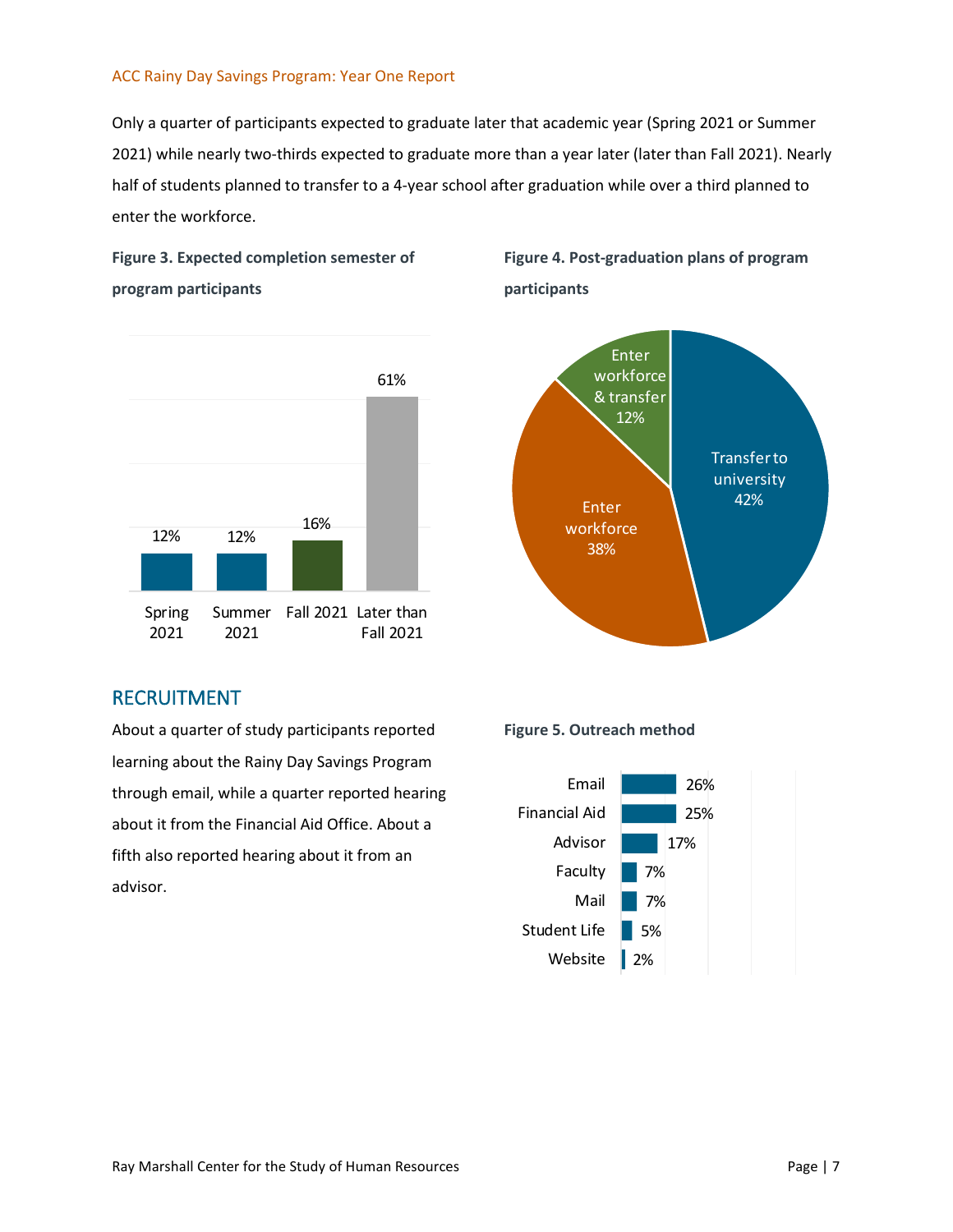## DEMOGRAPHIC CHARACTERISTICS

[Figure 6](#page-14-0) describes the demographic characteristics of study participants and compares them to the ACC student population. [4](#page-14-2) More than half of all participants were aged 26 or older. Nearly three-quarters of all participants were female. Over a third of participants were Hispanic, over a quarter were White and about a fifth were Black. Notably, compared to the ACC student population in Fall 2020, the study population had a greater proportion of students aged 26 and older, female students, and black students.



<span id="page-14-0"></span>**Figure 6. Demographic characteristics** 

[Figure 7](#page-14-1) examines other participant characteristics for the study population. Study participants were about evenly split between those who lived with family and those who lived alone. Less than half of all participants reported being financially supported by their families. Over a third of all participants reported having children under the age of 18.



#### <span id="page-14-1"></span>**Figure 7. Participant characteristics**

<span id="page-14-2"></span><sup>4</sup> ACC Fact Book 2020-21, available at https://www.austincc.edu/oira/pubs/factbook/2020-21/index.html.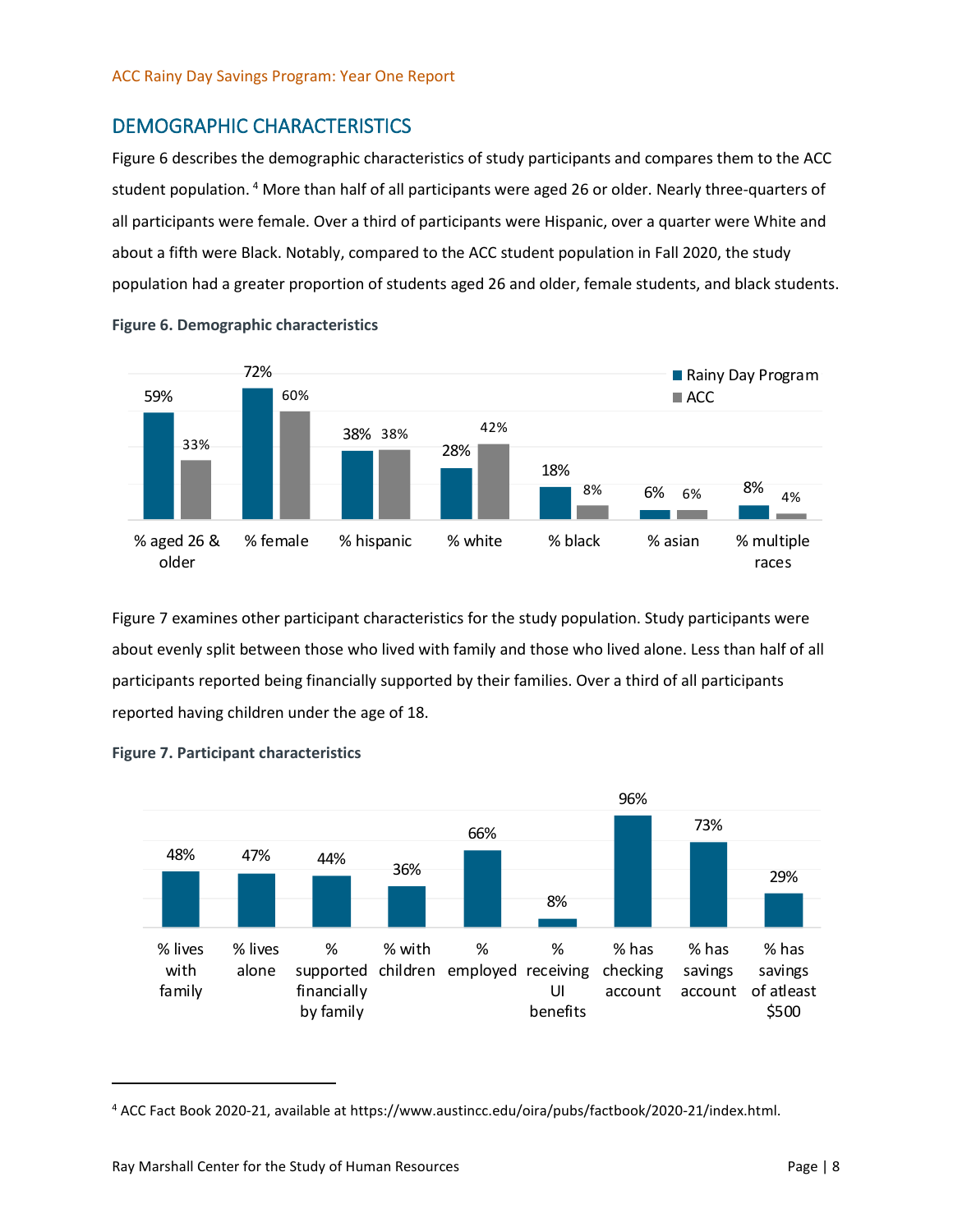Two-thirds of all study participants were employed and less than a tenth of participants were receiving unemployment benefits. Study participants who were employed worked 30 hours per week on average and earned \$14/hour on average. The vast majority of all participants had a checking account but only three-quarters had a savings account. Notably, the median savings account balance was only \$174. Less than a third of all participants (29 percent) reported having a savings account balance of at least \$500.

#### FINANCIAL WELL-BEING

All participants were invited to participate in a short survey that included questions from the Financial Well-Being Scale developed by the Consumer Financial Protection Bureau (CFPB).<sup>[5](#page-15-1)</sup> The CFPB Financial Well-Being Scale scores are whole numbers between 0 and 100.<sup>[6](#page-15-2)</sup> A total of 457 program participants responded to the survey at baseline. Overall, survey respondents had a median score of 44 at baseline; in comparison, a nationwide survey fielded by the CFPB in 2016 found that the average (and median) financial well-being score for all U.S. adults was 54. $^7$  $^7$ 



<span id="page-15-0"></span>**Figure 8. Financial well-being survey responses of study participants.**

<span id="page-15-1"></span><sup>5</sup> Bureau, Consumer Financial Protection (2017)*. CFPB Financial Well-Being Scale: Scale development technical report*. Available at: consumerfinance.gov/data-research/research-reports/financial-well-being-technical-report/

<span id="page-15-2"></span> $6$  To get to the CFPB Financial Well-Being Scale metric from a raw IRT score, the value is multiplied by 15, added to 50, and then rounded to the nearest whole number. This provides a score distribution that ranges from approximately 0 to 100 and is centered at 50.

<span id="page-15-3"></span><sup>7</sup> Bureau, Consumer Financial Protection. (2017). *Financial well-being in America*. Available at https://www.consumerfinance.gov/data-research/research-reports/financial-well-being-america/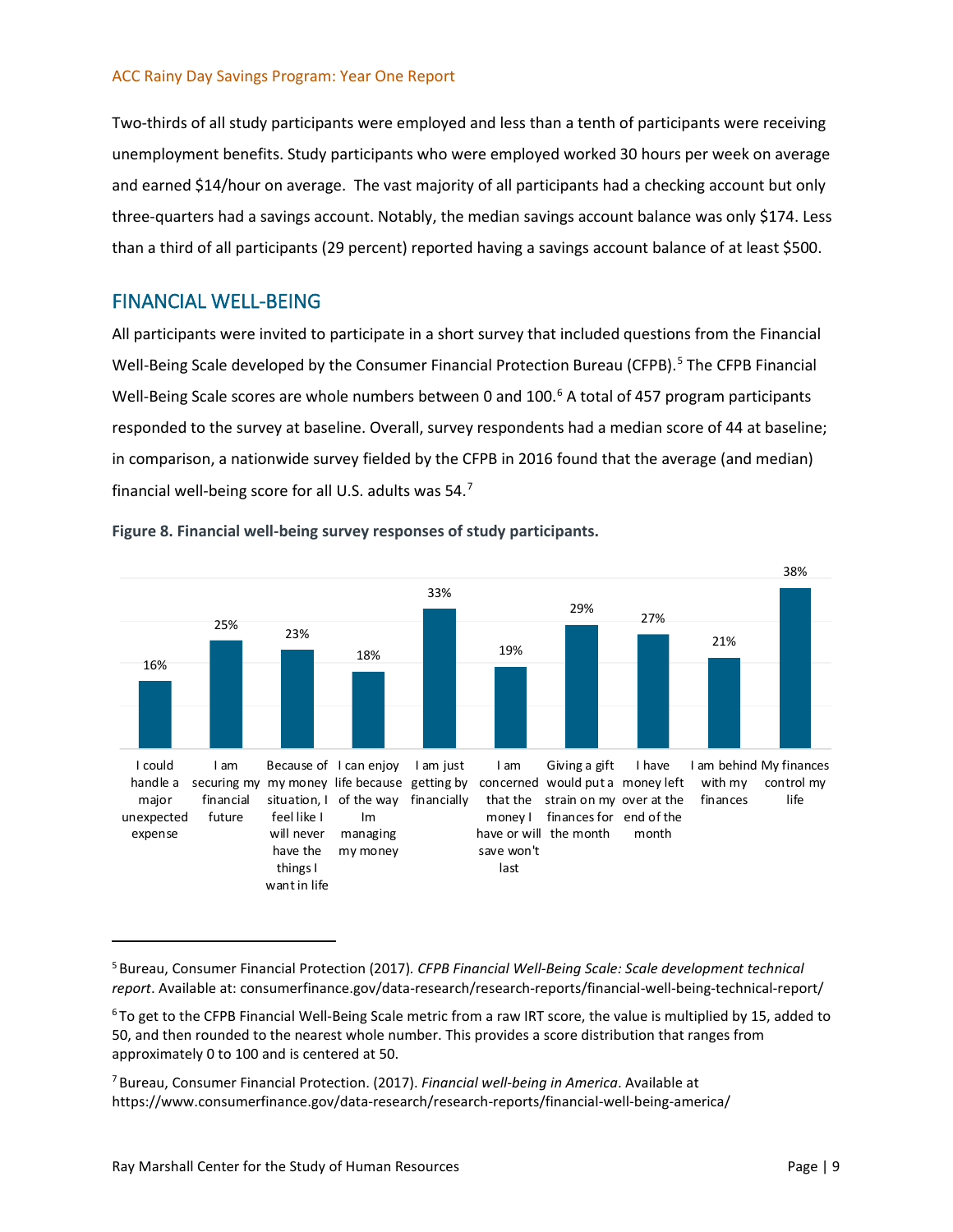[Figure 8](#page-15-0) illustrates the responses of study participants to the individual questions in the CFPB financial wellness scale. Only a quarter of survey respondents reported that they always or often had money left over at the end of the month and that they were securing their future. Only 16 percent reported that they could handle a major unexpected expense. A third of survey respondents reported that they were just getting by financially and more than a third felt that their finances controlled their lives.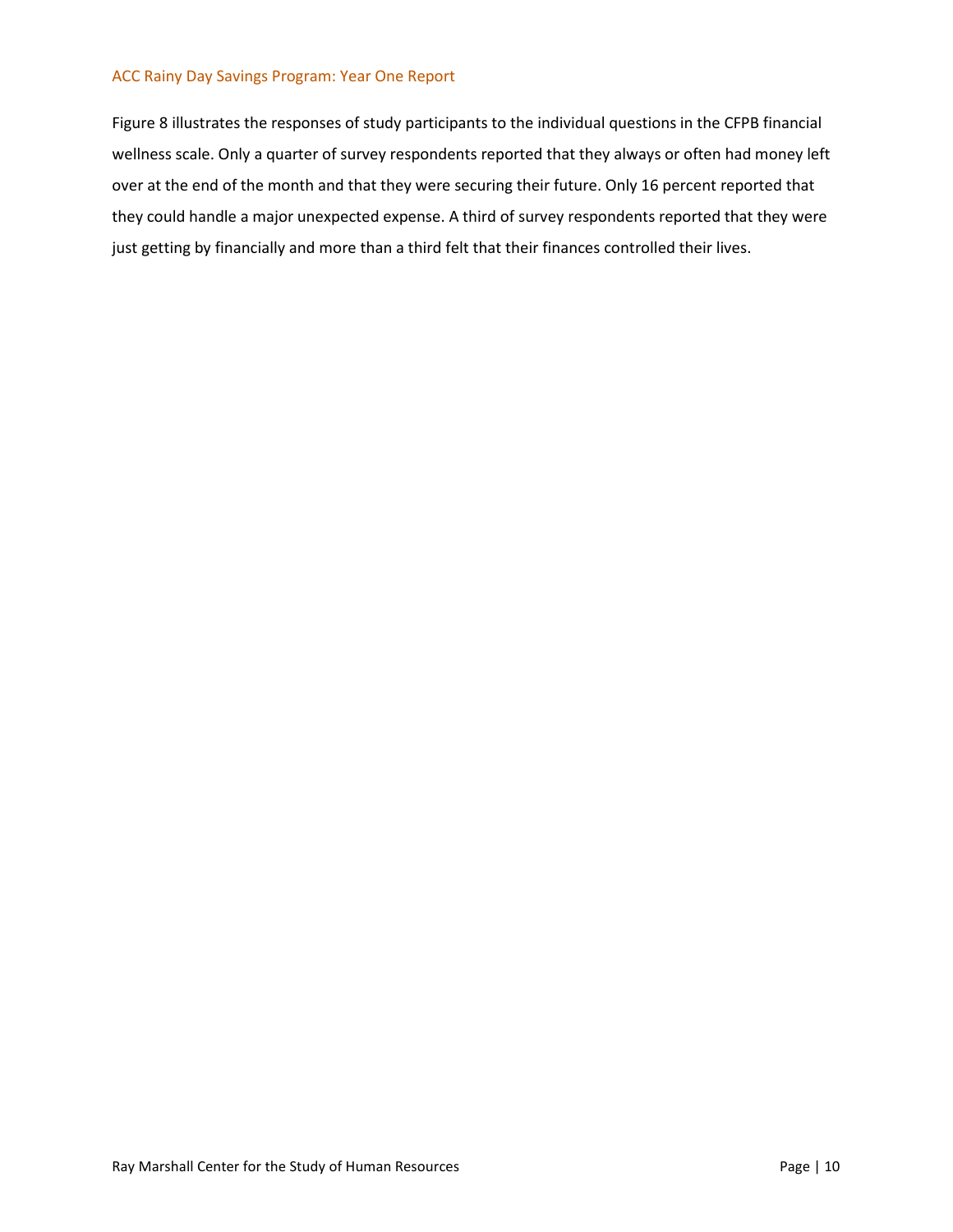## <span id="page-17-0"></span>PROGRAM PARTICIPATION

## OVERALL PARTICIPATION

#### **Account openings**

Of the 650 students who applied to participate, the vast majority were accepted into the program (97 percent). Of the 633 accepted participants, nearly three-quarters opened a savings account with UFCU (N=453). Among those who opened a savings account, a little less than a third of students opened their account within a week of applying, while half opened their account within a month.

<span id="page-17-1"></span>Figure 9. Account status of program participants Figure 10. Time taken to open savings accounts

<span id="page-17-2"></span>



A small proportion of accepted participants (N=10) were unable to have a savings account opened on their behalf because UFCU did not approve their account application. The most common reasons why UFCU was not able to open an account included: lack of proper identification (ex. lack of governmentissued ID or passport), the student owed UFCU funds from a negative account or charged-off loan, or a negative record on the Chex Systems consumer report (that included charge off accounts at other financial institutions).

Students with a negative Chex Systems record received a letter from UFCU notifying them about the negative record and providing them with contact information so that they could obtain a free copy of their Chex Systems consumer report and dispute the completeness or accuracy of any information contained in the report by notifying Chex Systems directly. UFCU also referred these students back to SMMO for support. SMMO's financial coaches met with students who had a debt to identify the debt and make plans to repay the debt.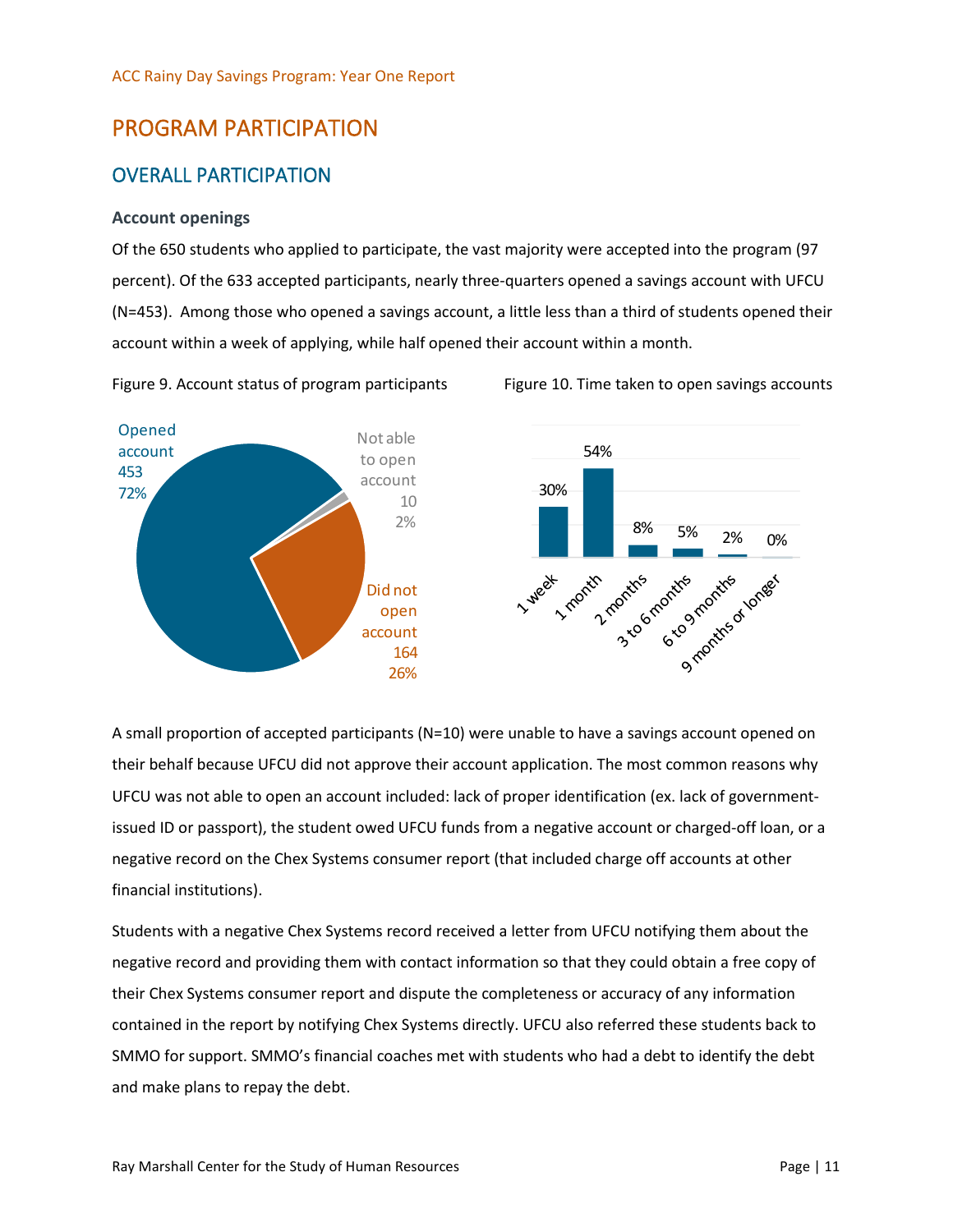#### **Incentives**

To encourage students to reach their savings goal, ACC offered students up to \$100 in cash incentives. The four incentives were:

- \$25 incentive to meet at least once with a financial coach.
- \$25 incentive to set up a recurring direct deposit into the UFCU savings account OR direct a portion of their income tax refund into the account.
- \$25 incentive to complete the 2021/2022 FAFSA/TASFA.
- \$25 incentive to maintain a balance of \$475 or more for 30 or more days.

[Figure 11](#page-18-0) illustrates the incentives claimed by active participants over the program period. Of the 453 active participants who opened a bank account, nearly three-quarters claimed the incentive for FAFSA/TASFA completion and over a quarter claimed the incentive for meeting a financial coach. Only a fifth claimed the incentives for setting up direct deposit and maintaining a \$475 balance.<sup>[8](#page-18-1)</sup> About a quarter of active participants (n=119) did not claim any of the four incentives while a little over a tenth (n=53) claimed all four incentives.

#### <span id="page-18-0"></span>**Figure 11. Incentives claimed**



#### **Account balances**

UFCU shared de-identified monthly account balances with Rainy Day Savings program staff[. Figure 12](#page-19-0) illustrates the average savings account balance for program participants over the program period. Savings account balances grew from an average of \$89 in November 2020 to an average of \$397 in June 2021.

<span id="page-18-1"></span><sup>8</sup> Notably, a third of active participants (n=129) reported having a savings account balance of \$500 before joining the program, but only a quarter of these 129 participants claimed the incentive for achieving a \$475 balance. It is possible that their prior savings were intended for a specific goal (such as tuition, buying a car, or paying off a debt) and hence they chose not to transfer those savings to their Rainy Day savings account.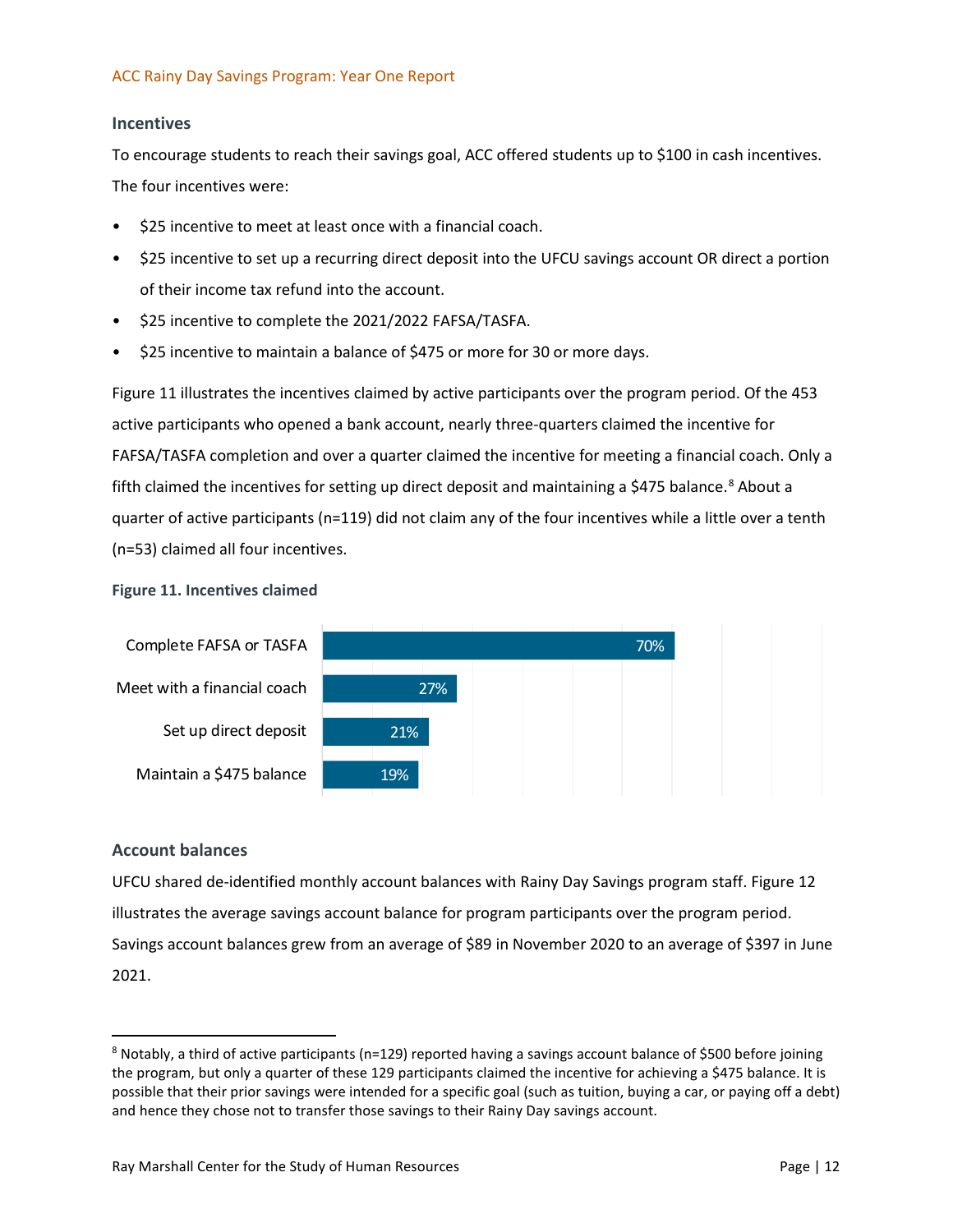<span id="page-19-0"></span>



We also examined growth in savings by comparing a student's minimum account balance to the maximum account balance during the program period; we found that program participants grew their savings by \$449 on average. Notably, the median growth in savings was only \$25. About a quarter of participants had \$0 growth in saving, while about a third had a growth of \$25 or less. However, over a fifth of participants had growths in savings of \$500 or more. The highest growth in savings reported was \$14,915.

<span id="page-19-1"></span>**Figure 13. Growth in savings**



#### **Account closings**

As of June 2021, only a very small proportion (2 percent) of students had closed their savings accounts (N=10). Reasons for account closings included dropping out of the program and having insufficient funds to maintain the savings account.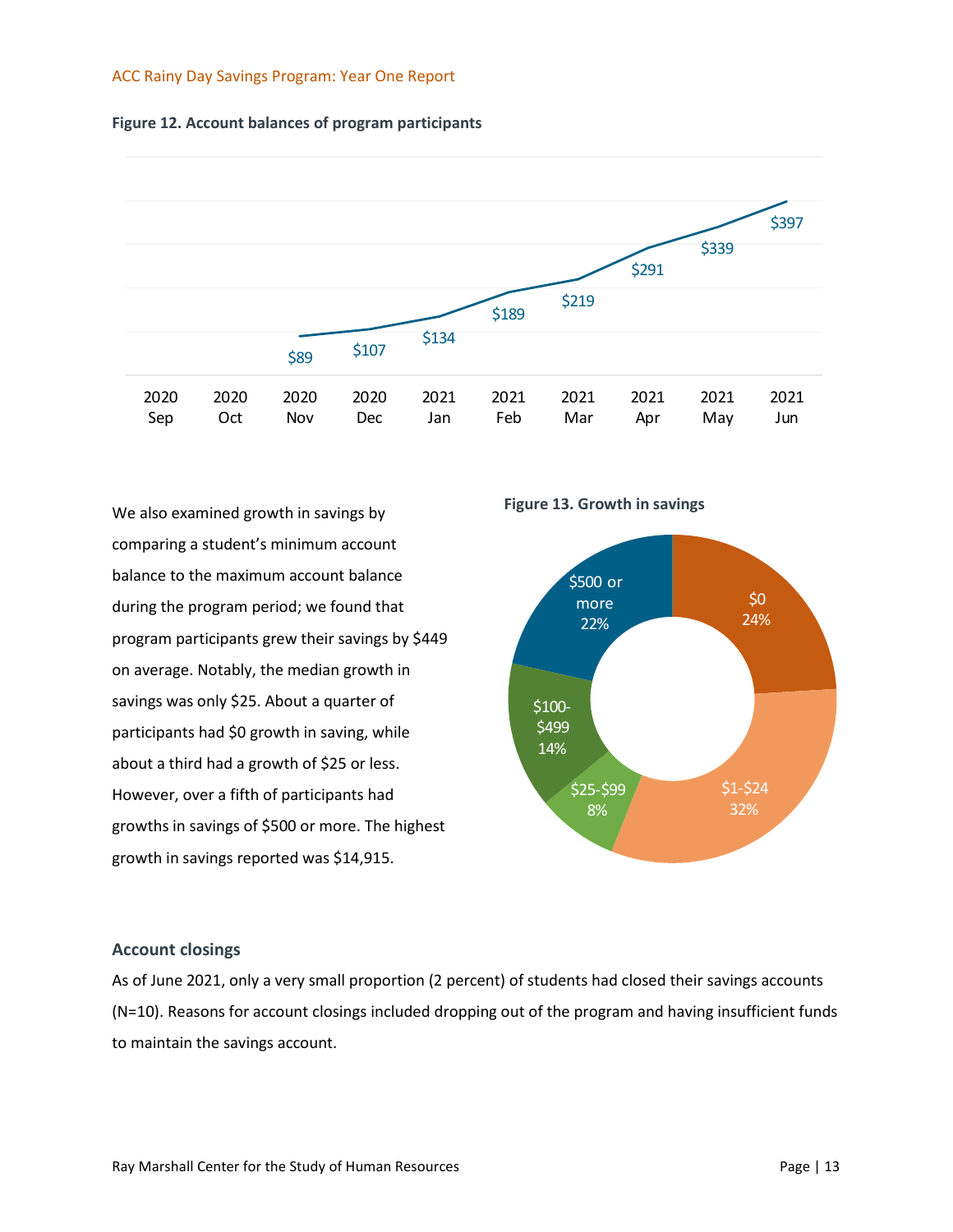## PARTICIPATION PATTERNS

#### **Account openings**

[Figure 14](#page-20-0) reports the proportions of approved program participants who opened an account, broken down by demographic characteristics. Most demographic groups opened their savings account at a similar rate, with a few small differences. A slightly higher proportion of students aged 26 and older opened an account, compared to students aged 18 to 25. A slightly higher proportion of female students opened an account, compared to male students. A slightly higher proportion of Black students opened an account, compared to students of other races. A slightly higher proportion of students who lived alone opened an account, compared to students who lived with their families.

<span id="page-20-0"></span>

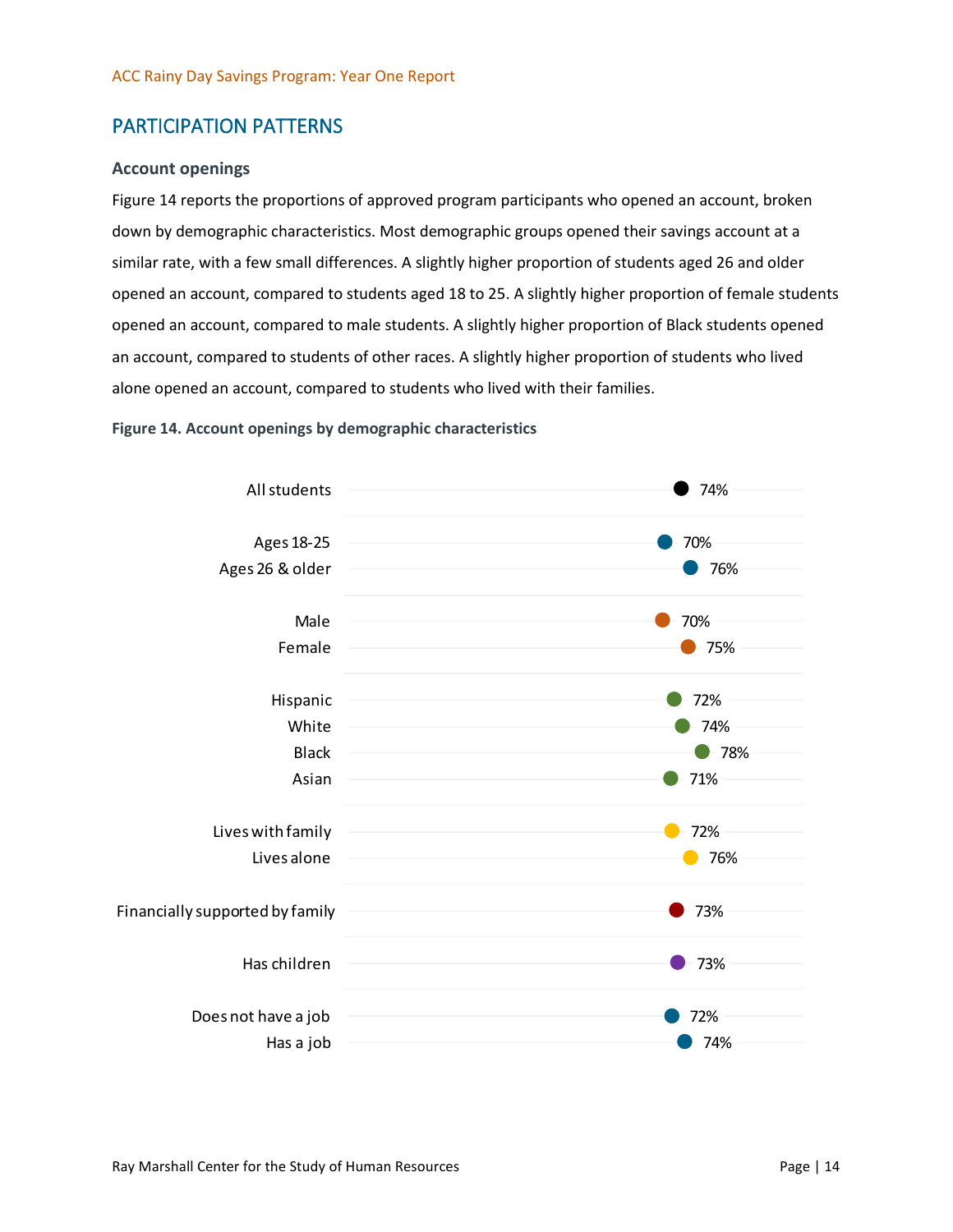#### **Incentives**

[Figure 15](#page-21-0) illustrates FAFSA completion incentive take up among active program participants who opened a bank account, broken down by demographic characteristics. The proportion of students receiving the incentive for FAFSA/TASFA completion is similar across most demographic groups, with one notable exception: a much higher proportion of White students claimed this incentive, compared to students of other races. We also observe small gaps by gender and living alone status.

<span id="page-21-0"></span>**Figure 15. FAFSA completion incentive take-up, by demographic characteristics** 

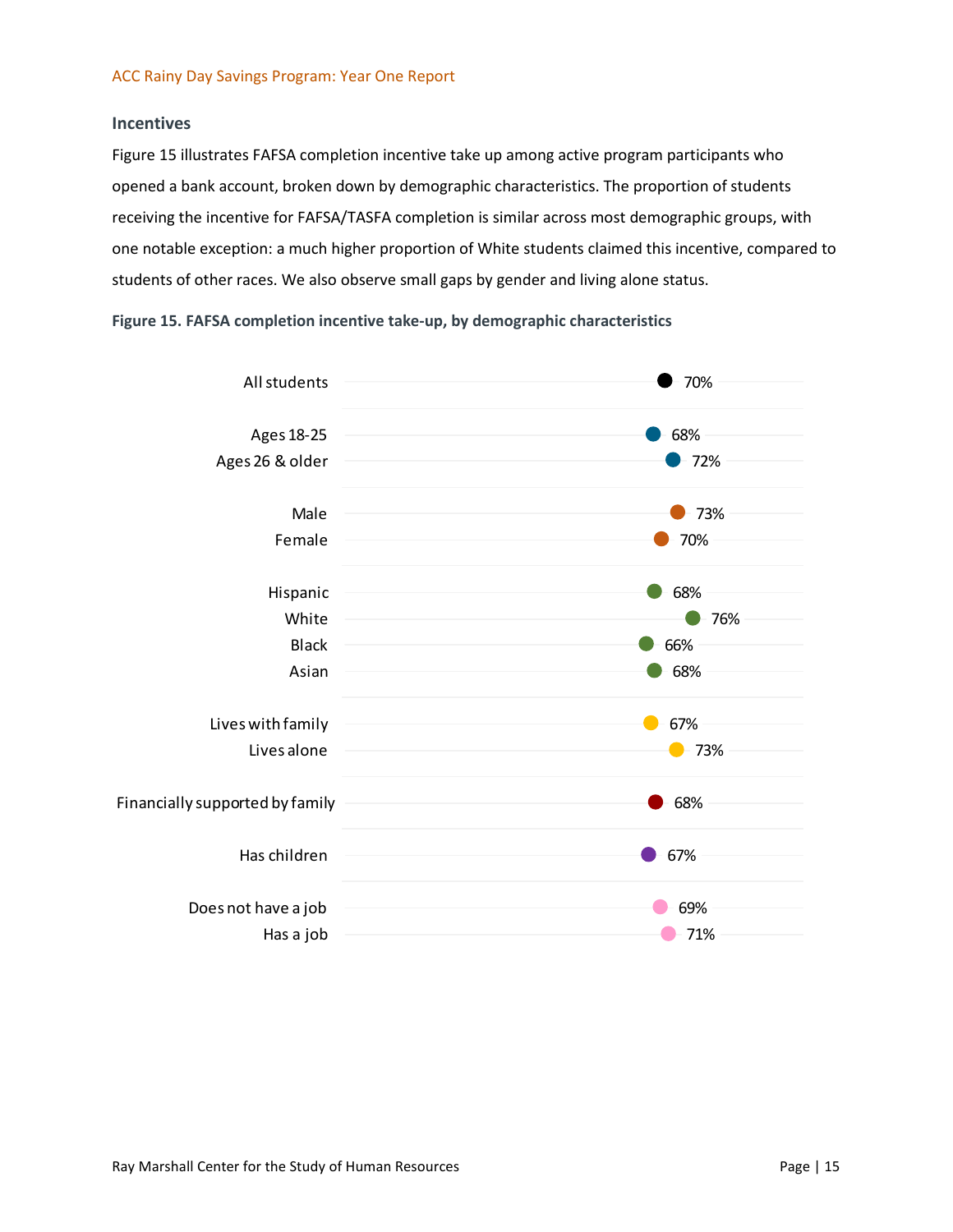[Figure 16](#page-22-0) illustrates financial coach incentive take up among active program participants who opened a bank account, broken down by demographic characteristics. Compared to the FAFSA incentive, we observe more variation across the demographic groups. Notably, there are large gaps by race/ethnicity: a third of White participants claimed this incentive compared to only a fifth of Hispanic participants. There is also a large gap by age: a third of participants aged 26 and older claimed this incentive compared to only a fifth of participants aged 18 to 25. We also observe small gaps by gender and employment status.



<span id="page-22-0"></span>Figure 16. Financial coach incentive take-up, by demographic characteristics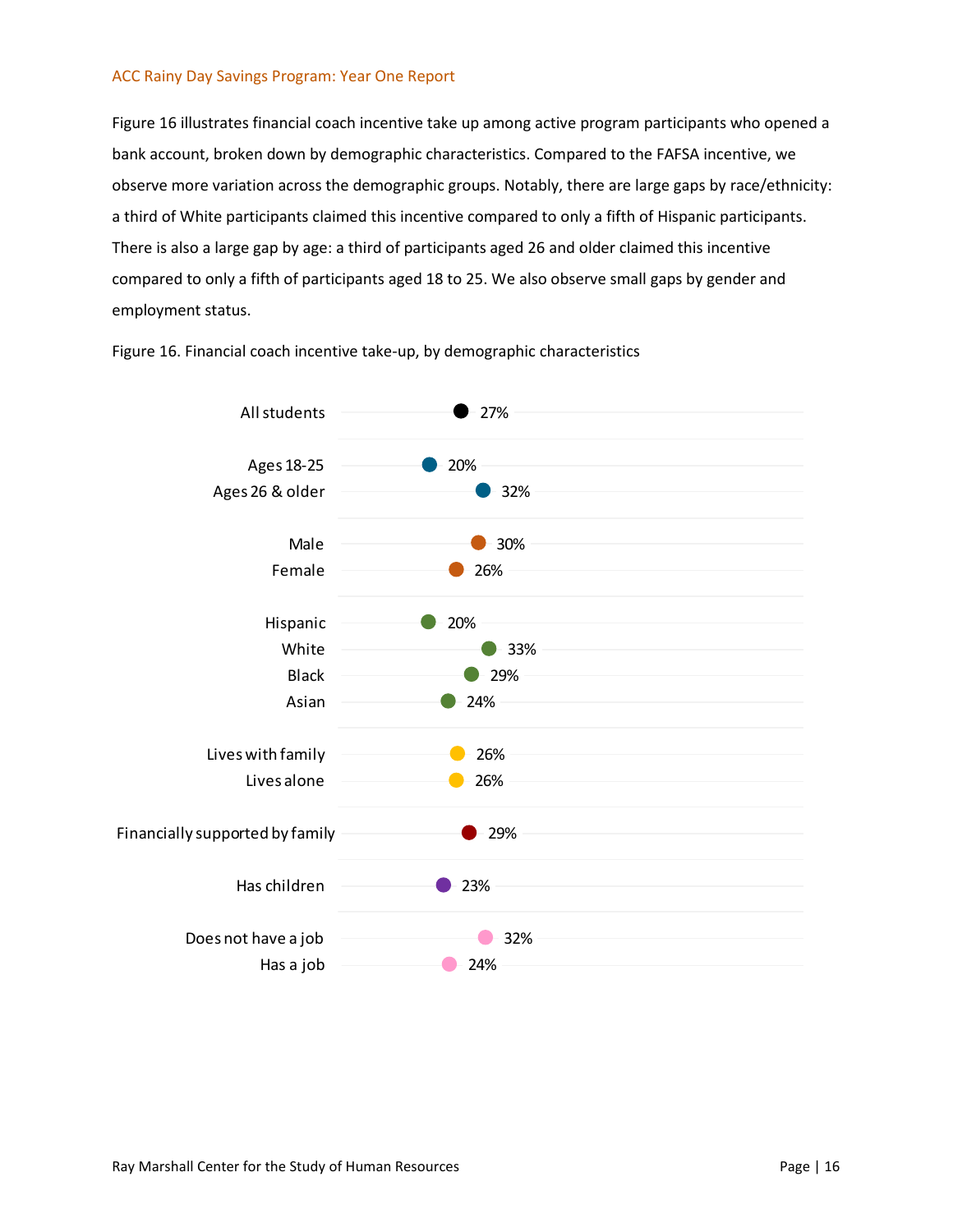[Figure 17](#page-23-0) illustrates direct deposit completion incentive take up among active program participants who opened a bank account, broken down by demographic characteristics. Notably, there are large gaps by race/ethnicity: nearly a third of White participants claimed this incentive compared to less than a fifth of Hispanic participants. There is also a large gap by age: more than a quarter of participants aged 26 and older claimed this incentive compared to only a tenth of participants aged 18 to 25. We also observe a small gap by living alone status.



 $\bullet$  21%

<span id="page-23-0"></span>**Figure 17. Direct deposit completion incentive take-up, by demographic characteristics**

Has a job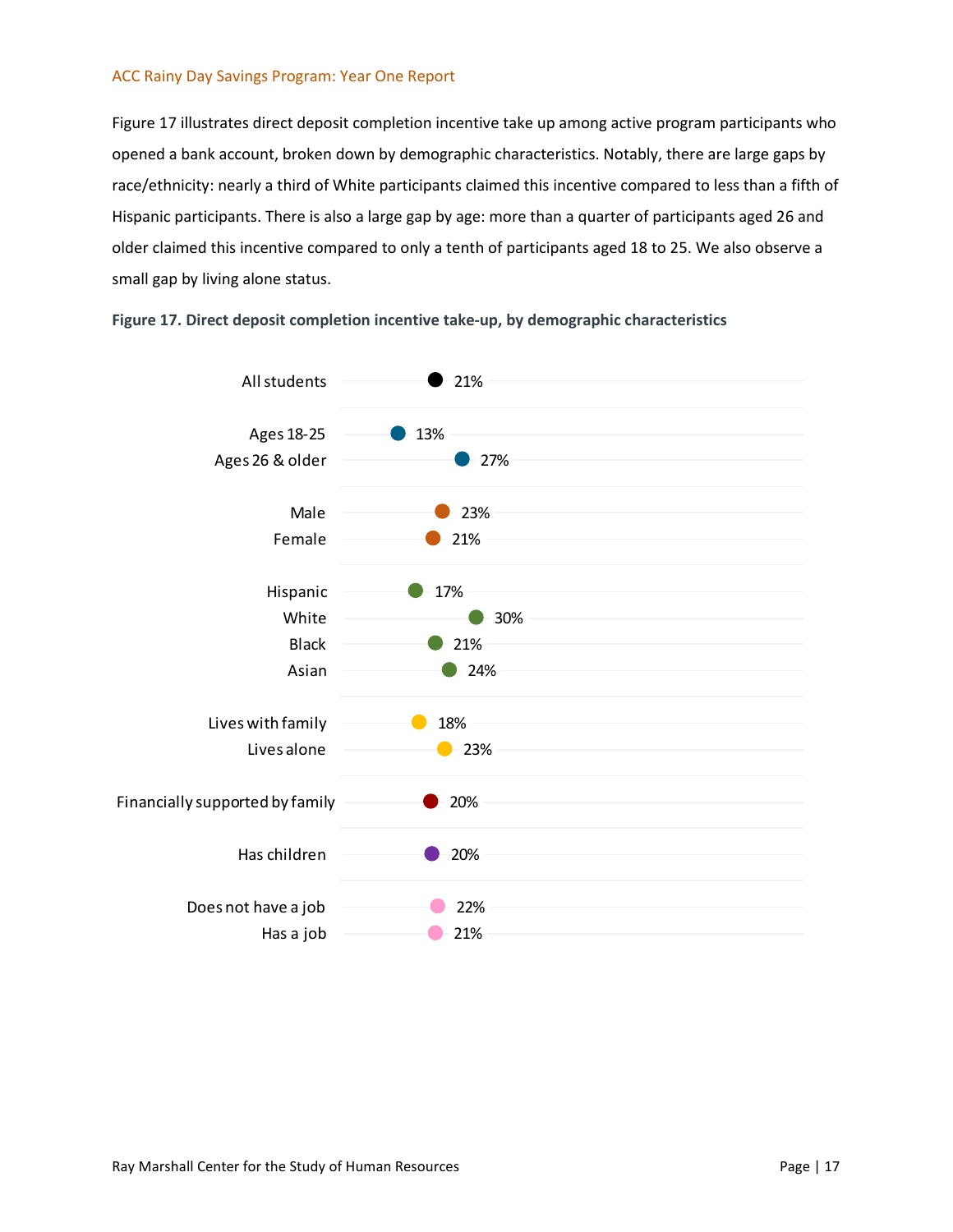[Figure 18](#page-24-0) illustrates the \$475 balance incentive take up among active program participants who opened a bank account, broken down by demographic characteristics. Notably, there is a large difference by age: a quarter of participants aged 26 and older saved \$475 and claimed this incentive, compared to only 12 percent of participants aged 18 to 25. There is also a large difference by gender: more than a quarter of male participants saved \$475 and claimed this incentive, compared to only 16 percent of female participants. There are also large gaps by race/ethnicity: nearly a third of White participants claimed this incentive compared to only 13 percent of Hispanic participants. Only 15 percent of students with children were able to claim this incentive.

<span id="page-24-0"></span>**Figure 18. \$475 balance completion incentive take-up, by demographic characteristics** 

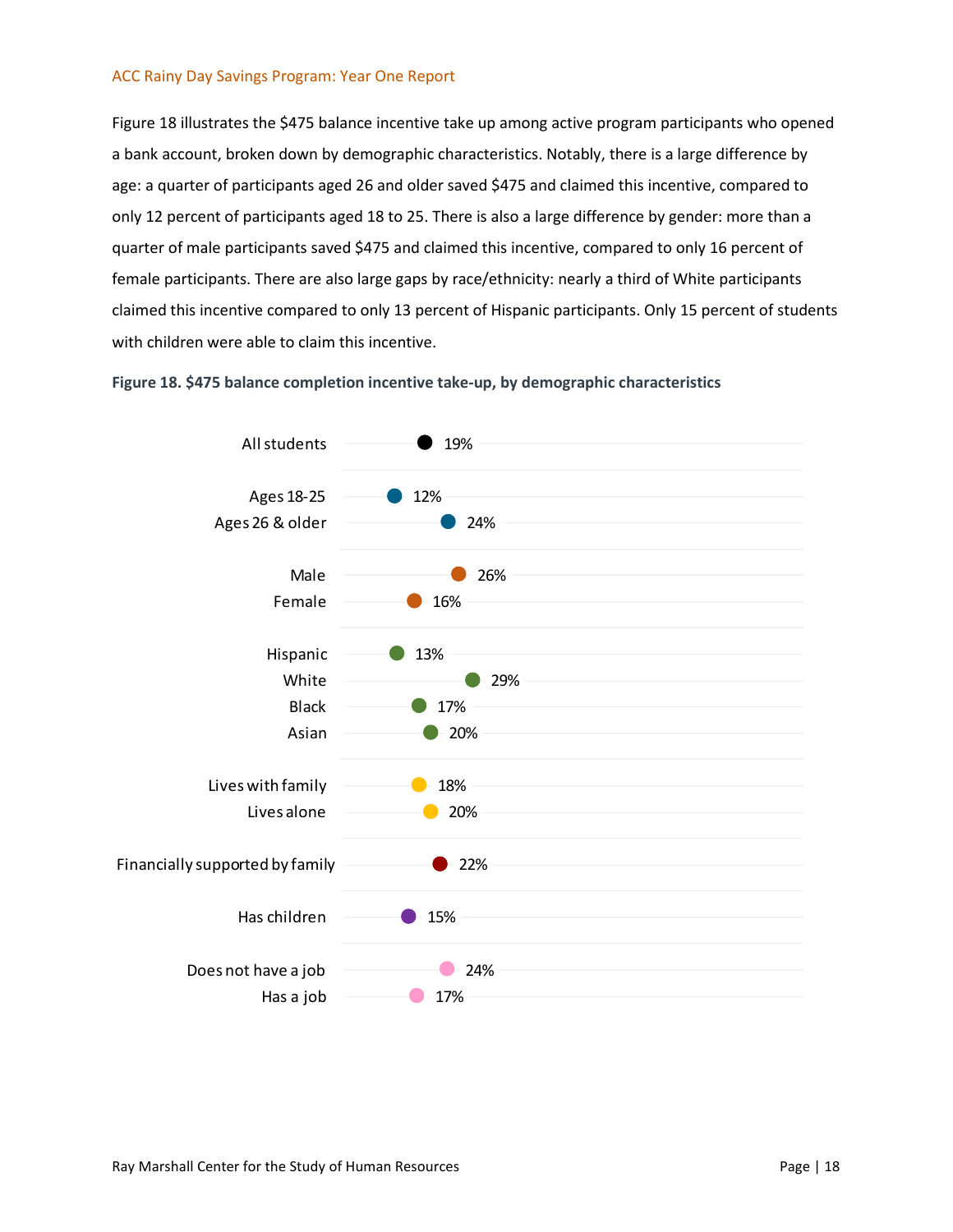#### **Account balances**

The monthly account balance data provided by UFCU is de-identified and cannot be linked to the program data. Hence, we were unable to examine savings patterns by demographic characteristics. Participating students were also asked to self-report monthly account balances. However, this data is only available for some months of the implementation period and is only available for 163 students. Hence, we were unable to use this data to examine savings patterns by demographic characteristics.

#### PROGRAM SATISFACTION

The Ray Marshall Center conducted a survey of all program participants at the beginning of the Fall semester in 2021. Our survey included several questions that asked respondents about their experience with the Rainy Day Savings program. We received a total of 165 responses and [Figure 19](#page-25-0) summarizes the student feedback. Overall, survey respondents were largely satisfied with various elements of the program. Notably, 85 percent of respondents were likely to recommend the program.

*"This program has opened my eyes to so much. And it help me realize how easy it is to save money when you have a budget and stick to it." – Survey respondent*

<span id="page-25-0"></span>**Figure 19. Student satisfaction with program components**

Ease of applying for the program Ease of opening a savings account with UFCU Satisfaction with communication re: incentives Ease of claiming the \$25 incentives Satisfaction with communication re: drawings Ease of claiming the monthly drawing winnings Likeliness of recommending this program



■ Very easy / satisfied Somewhat easy / satisfied Neither

 $\blacksquare$  Somewhat difficult / unsatisfied  $\blacksquare$  Very difficult / unsatisfied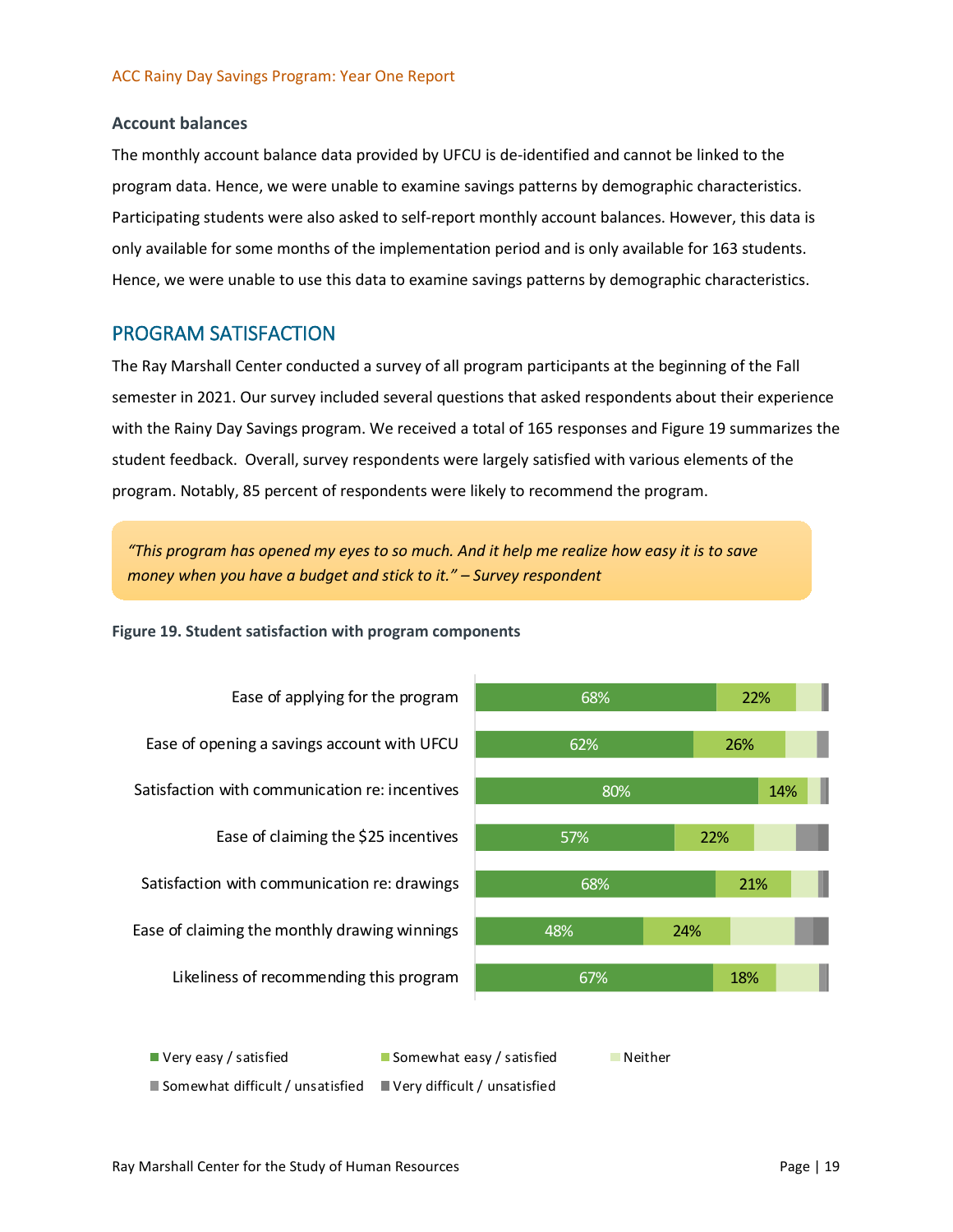*"I'm so happy with this program. This is the first time I've saved money in a savings account." – Survey respondent*

*"I love all the communication and reminders, it is very helpful since I am so busy with school and work. I appreciate you guys!" – Survey respondent*

However, students did seem to indicate some relative difficulty in claiming the incentives and monthly drawings. A little over half (57 percent) of participants reported that claiming the incentives was easy or somewhat easy while only half (48 percent) of participants reported that claiming the monthly drawing winnings was easy or somewhat easy. Following this feedback, SMMO is currently working on improving the incentive and monthly drawing claim process.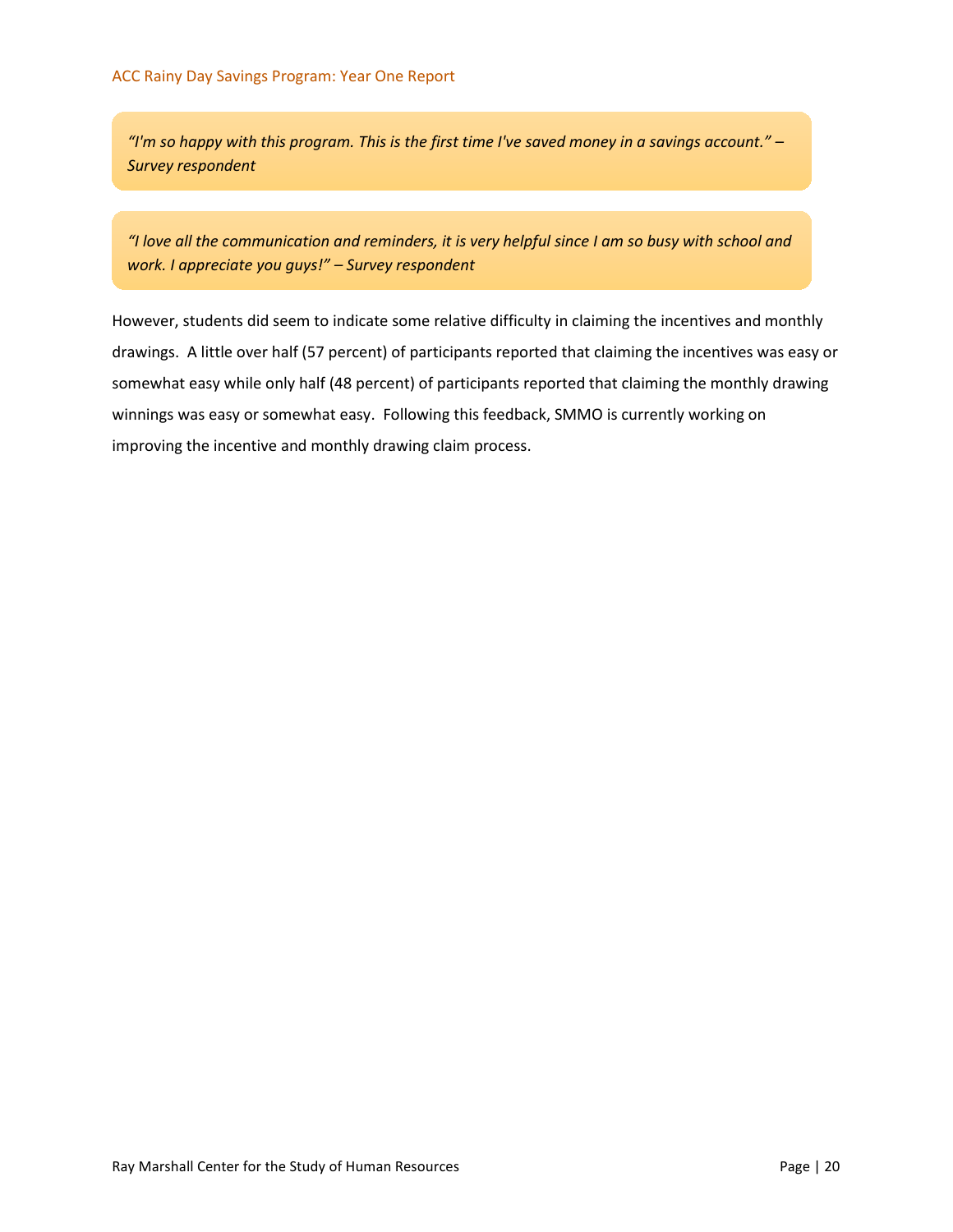## <span id="page-27-0"></span>PROGRAM OUTCOMES

#### FINANCIAL WELL-BEING

In summer 2021, all participants were invited to participate in another short survey that included questions from the Financial Well-Being Scale developed by the Consumer Financial Protection Bureau (CFPB). The CFPB Financial Well-Being Scale scores are whole numbers between 0 and 100. The CFPB's nationwide survey in 2016 found that disparities in financial well-being were greatest between subgroups that had different levels of liquid savings. The average financial well-being for adults with the lowest level of savings (less than \$250) was 41, compared to 68 for adults with the highest level of liquid savings (\$75,000 or more). These findings suggest that building up savings and financial cushions may help people feel financially secure. Hence, the Rainy Day Savings Program implementation team hoped to see the program's impacts reflected in participants' Financial Well-Being Scale scores.

A total of 166 participants responded to the follow-up survey. Of these, 156 respondents were from the treatment group while 10 students were from the comparison group. The small sample size of the comparison group prevented us from comparing outcomes for the two groups. Examining only the treatment group, we found that the median Financial Well-Being Scale score increased significantly by 4 points, from 49 at baseline to 53 at follow-up. These findings should be interpreted with caution - there is likely a self-selection bias as the more active program participants eager to save more money were more likely to take the post-survey.

**Error! Reference source not found.** examines the increase in scale scores, broken down by demographic characteristics. Male students and students who lived alone reported the highest increase in scale scores (approximately six-point increases) while black students reported the lowest increase in scale scores (approximately a two-point increase). Notably, younger students (i.e., participants aged 18 to 25) also reported a relatively higher increase in scale scores (approximately a six-point increase).

[Figure 21](#page-28-1) illustrates the change in the responses of the treatment group to the individual questions in the CFPB financial wellness scale. Notably, the proportion of students reporting that they always or often had money left over at the end of the month nearly doubled, from about a quarter at baseline to about half at follow-up.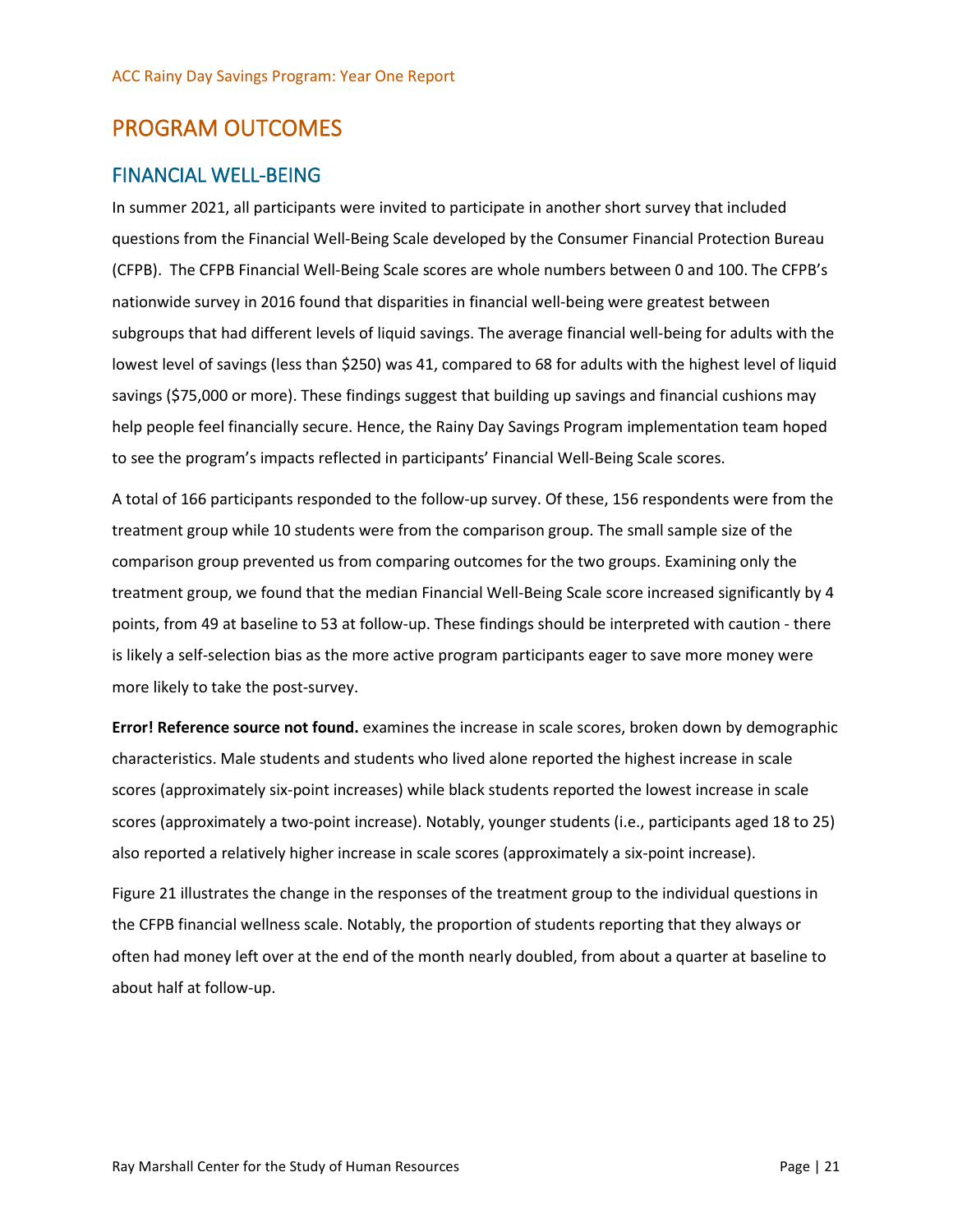

#### <span id="page-28-0"></span>**Figure 20. Change in CFPB financial wellness scale, by demographic characteristics**

<span id="page-28-1"></span>**Figure 21. Change in CFPB financial wellness scale indicators**



Baseline Followup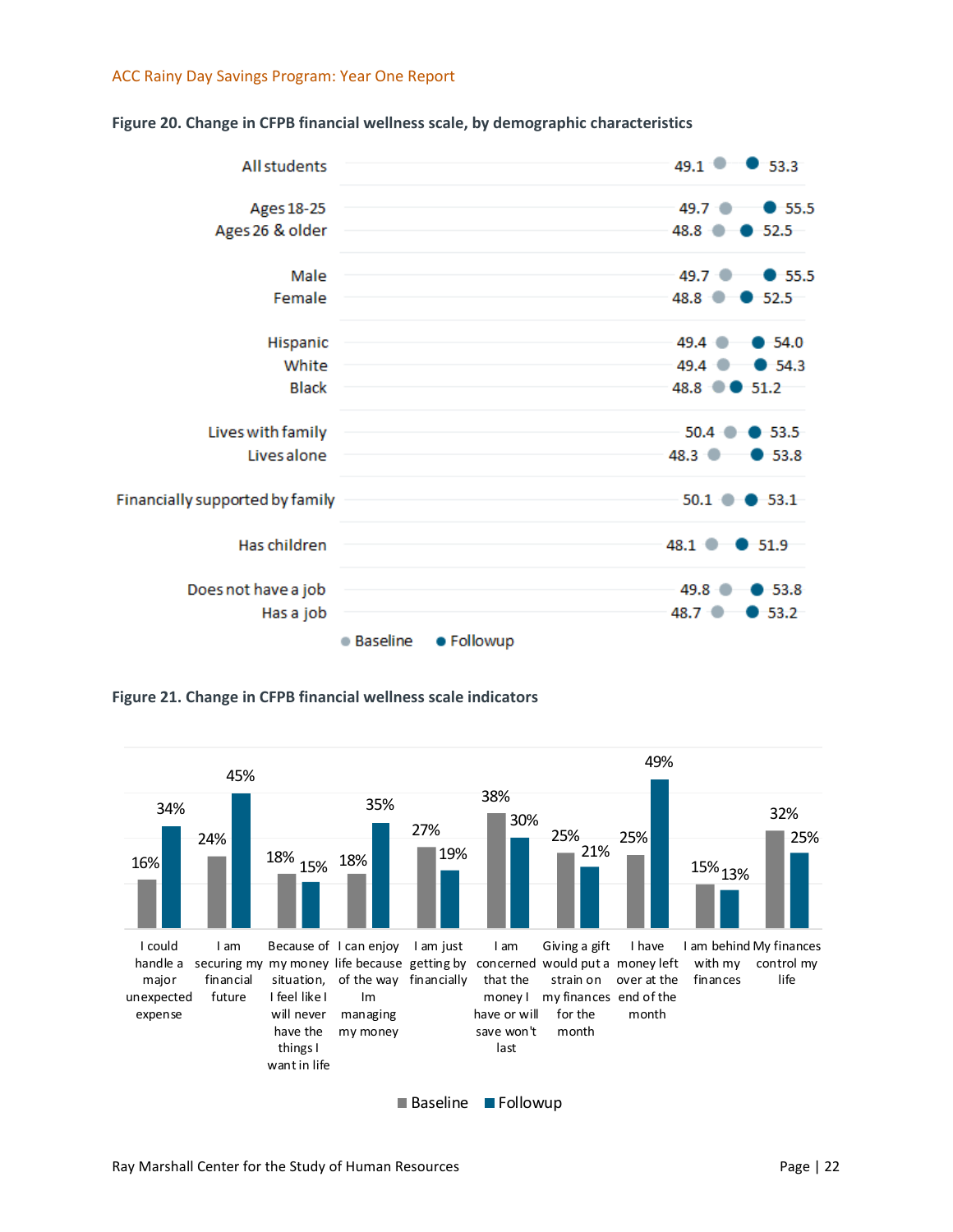#### EMERGENCY SAVINGS

In Fall 2021, the Ray Marshall Center conducted a survey of all program participants that included questions on financial well-being and emergency savings adapted from the Federal Reserve Board's Survey of Household Economics and Decision-making (SHED). We received a total of 165 responses (including 163 responses from the treatment group).

#### **Dealing with small, unexpected expenses**

Relatively small, unexpected expenses, such as a car repair or a modest medical bill, can be a hardship for many students. When faced with a hypothetical expense of \$400, just over half of respondents (54 percent) said they would cover it exclusively using cash, savings, or a credit card paid off at the next statement (referred to, altogether, as "cash or its equivalent"). For the remaining 46 percent of students who would not have paid completely with cash or equivalent, the most common approach was to pay for the expense using a credit card and then carry a balance [\(Figure 22\)](#page-29-0). Only 7 percent of students said they would be unable to pay the expense by any means.

#### <span id="page-29-0"></span>**Figure 22. Other ways students would cover a \$400 emergency expense**



Note: Respondents could select multiple answers.

#### **Ability to pay bills**

The survey also asked about students' ability to pay their monthly bills. Nearly 4 in 10 students were either unable to pay their monthly bills or were one modest financial setback away from failing to pay monthly bills in full. Twenty-one percent of students did not expect to pay all of their bills in full in the month of the survey. An additional 22 percent said they could cover their current bills, but would not have been able to do so if they faced a \$400 unexpected expense on top of their current bills.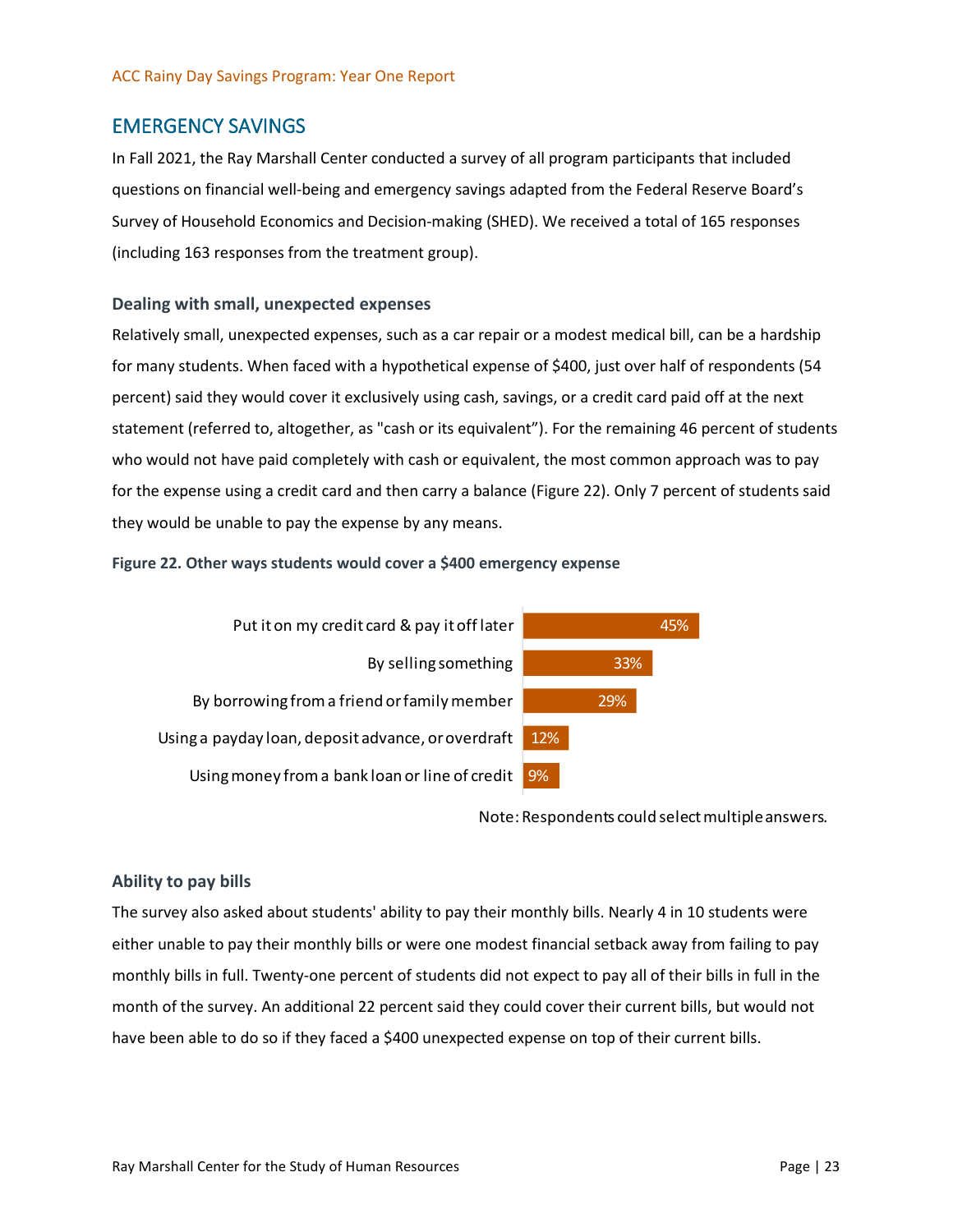#### <span id="page-30-0"></span>**Figure 23. Ability to pay bills**



Able to pay  $\blacksquare$  Unable to pay in case of an emergency expense  $\blacksquare$  Unable to pay

[Figure 24](#page-30-1) summarizes the bills that students have difficulty paying. Notably, among students who could not fully cover their monthly bills, 41 percent said they would skip paying or make only a partial payment on their rent or mortgage. However, among the students who said they would have difficulty paying their bills in full only if they had an emergency expense, only 3 percent said they would skip paying or make only a partial payment on their rent or mortgage; these students most commonly said they would skip or partially pay credit card bills.

<span id="page-30-1"></span>



#### **Financial preparation**

One common measure of financial preparation is whether people have savings sufficient to cover three months of expenses if they lost their primary source of income. Just over half of all respondents had set aside money specifically as emergency savings or "rainy day" funds. For those who did not, some would have covered three months of expenses by borrowing or selling assets or drawing on other sources of savings. Sixteen percent said that they could have covered three months of expenses in this way. Overall, a third of students said they could not cover three months of expenses by any means.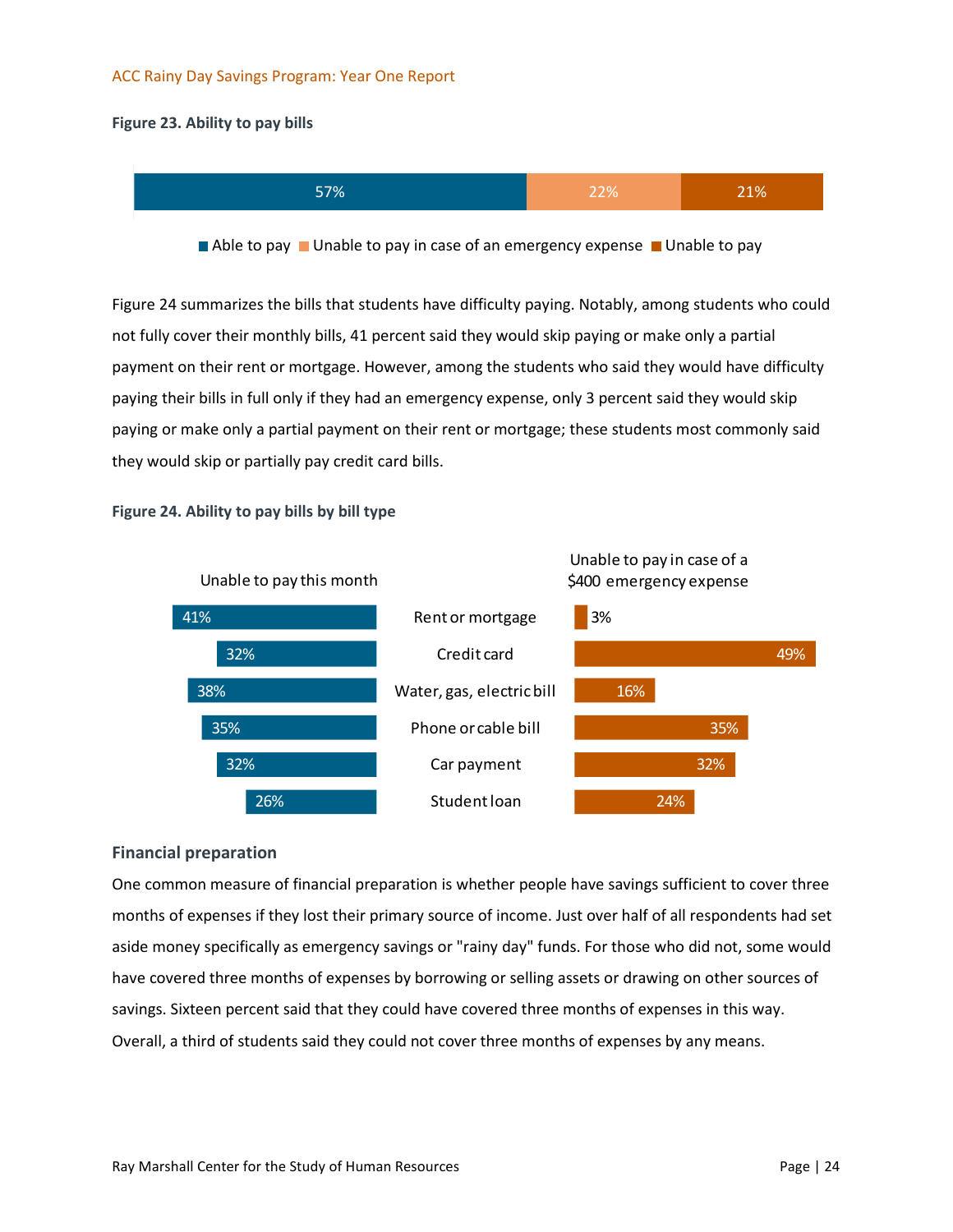#### <span id="page-31-0"></span>**Figure 25. Emergency savings**

| 53% | 16% | 31% |
|-----|-----|-----|
|-----|-----|-----|

 $\blacksquare$  Has emergency funds  $\blacksquare$  Can cover expenses for 3 months  $\blacksquare$  Cannot cover expenses for 3 months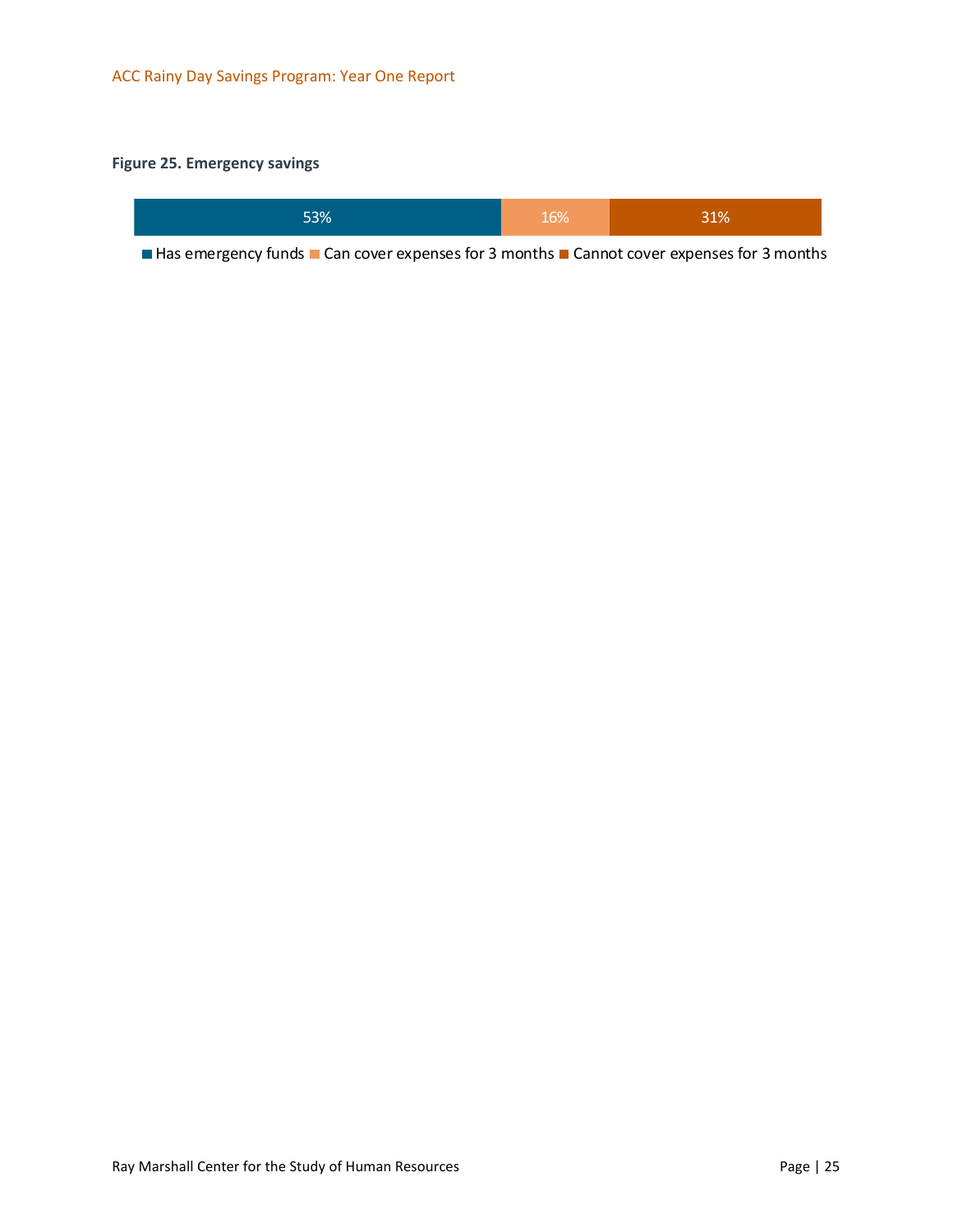## <span id="page-32-0"></span>PROGRAM IMPACTS

### IMPACT ANALYSIS DESIGN

The impact analysis was designed to address the question: what impact did the Rainy Day Savings Program have on key student outcomes? The main goal of the impact analysis was attribution – isolating the effect of the program from other factors and potential selection bias. The main challenge of any impact analysis is to determine what would have happened to program participants if the program had not existed (i.e., the counterfactual). While a program's impact can truly be assessed only by comparing the actual and counterfactual outcomes, the counterfactual is not observed. Without information on the counterfactual, the next best alternative is to compare outcomes of program participants with those of a comparison group of non-participants. Successful impact analyses hinge on finding a good comparison group. [9](#page-32-1)

The Ray Marshall Center used a quasi-experimental evaluation methodology to estimate the impacts of the Rainy Day Savings Program on key outcomes. Using this methodology, we compared outcomes for the treatment group that received the intervention to outcomes for a matched comparison group that did not receive the intervention. The treatment group comprised of ACC students who were accepted into the Rainy day Savings program and opened an account while the comparison group pool comprised of ACC students who were accepted into the Rainy day Savings program but did not open an account. We also used propensity score matching (PSM) to identify statistically similar matches from the comparison group pool. Differences in outcomes between the two groups can be understood as the effect of the treatment.

<span id="page-32-1"></span><sup>9</sup> Khandker, S. R., Koolwal, G. B., & Samad, H. A. (2009). *Handbook on impact evaluation: quantitative methods and practices*. World Bank Publications.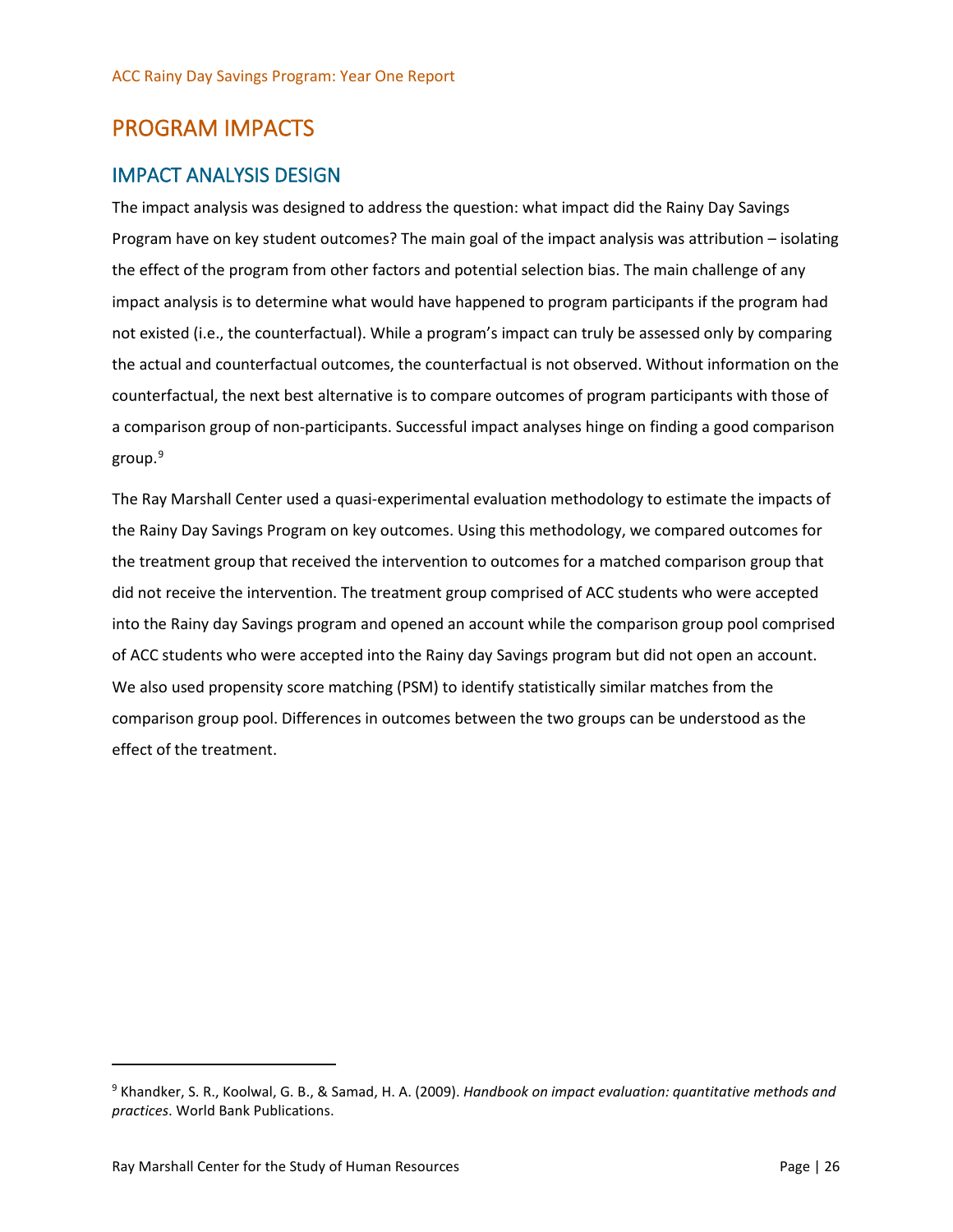#### IMPACT FINDINGS

#### **Overall program impacts**

We used administrative data from ACC to examine program impacts on fall-to-spring retention, fall-tofall retention, FAFSA re-filing, and credential attainment for all participants. Overall, we observed that the treatment group appeared to have slightly higher fall-to-spring and fall-to-fall retention rates and much higher FAFSA refiling and credential attainment rates than the matched comparison group. However, the impact analysis found no statistically significant program impacts on these outcomes.

#### <span id="page-33-0"></span>**Figure 26. Overall program impacts**



#### **Disaggregated program impacts**

We also studied whether program impacts varied by demographic characteristics. Due to small sample sizes for some demographic groups, we were only able to examine program impacts for female students, Hispanic students, students with children, and students with a job. The relatively moderate sample sizes for the demographic groups we examined likely limited our ability to detect statistically significant impacts.

#### *Female students*

Our PSM models identified a statistically significant program impact on credential attainment for female students: 21 percent of female students who participated in the program had earned a credential by Spring 2022, compared to only 12 percent of the matched comparison group. We found no evidence of statistically significant program impacts on fall-to-spring retention, fall-to-fall retention, and FAFSA refiling for female students.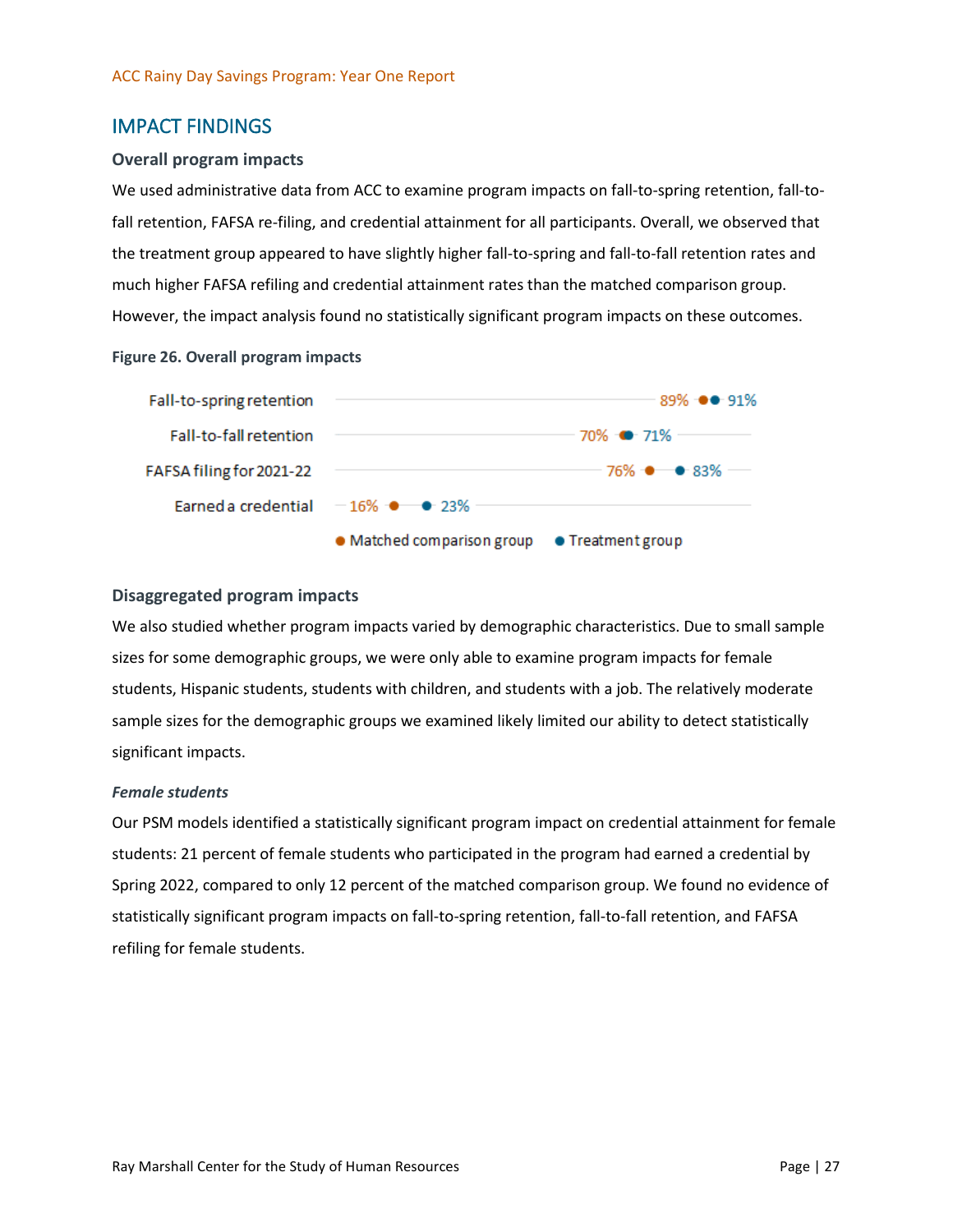<span id="page-34-0"></span>



#### *Hispanic students*

Our PSM models also identified a statistically significant program impact on fall-to-spring retention for Hispanic students: 96 percent of Hispanic students who participated in the program were retained from fall to spring, compared to only 85 percent of the matched comparison group. We found no evidence of statistically significant program impacts on fall-to-fall retention, FAFSA refiling, and credential attainment for Hispanic students.

#### <span id="page-34-1"></span>**Figure 28. Program impacts for Hispanic students**



#### *Students with children*

We found no evidence of statistically significant program impacts on the key outcomes for students with children.

#### <span id="page-34-2"></span>**Figure 29. Program impacts for students with children**

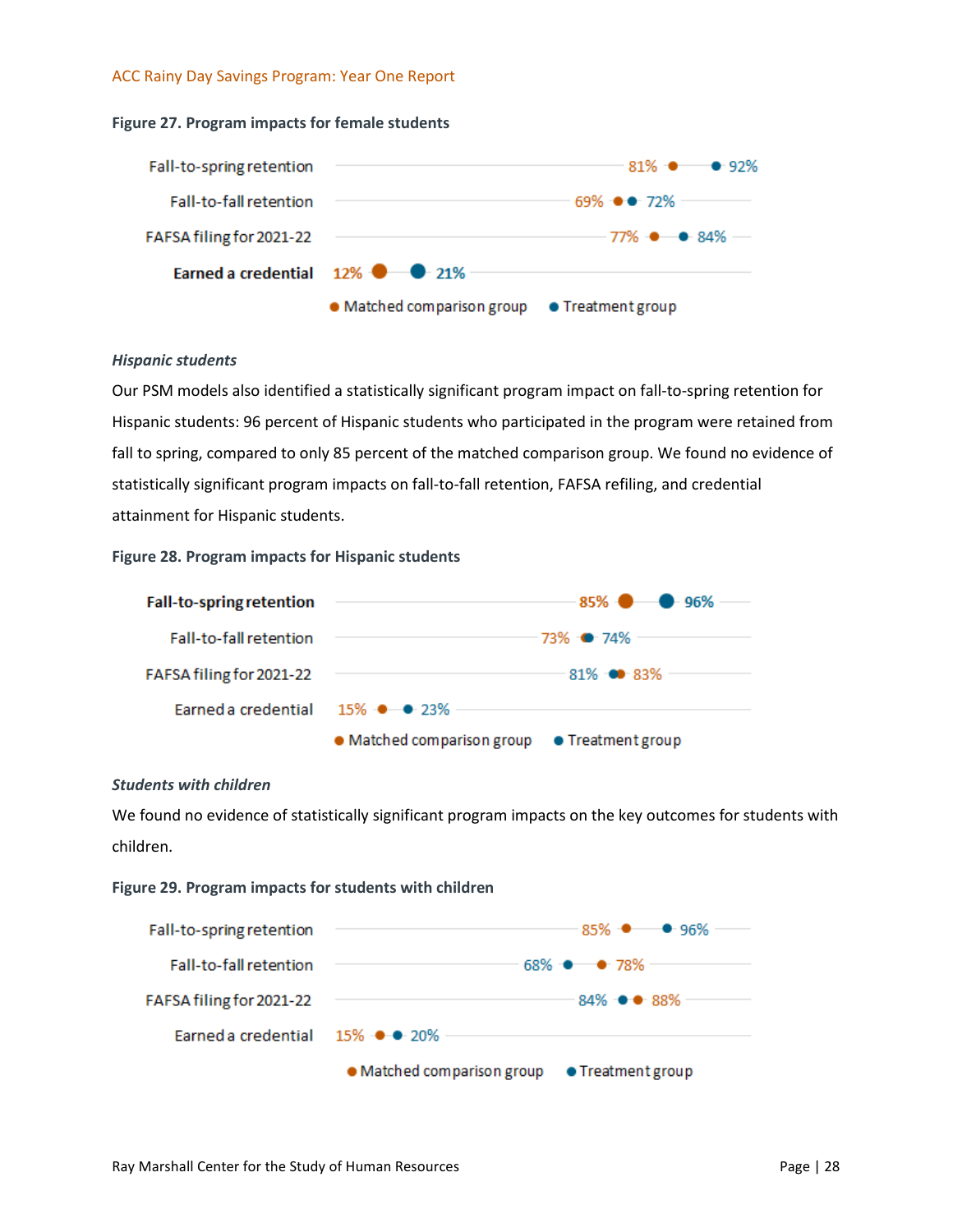#### *Students with jobs*

Our PSM models also identified a statistically significant program impact on fall-to-spring retention for employed students: 91percent of employed students who participated in the program were retained from fall to spring, compared to only 80 percent of the matched comparison group. We found no evidence of statistically significant program impacts on fall-to-fall retention, FAFSA refiling, and credential attainment for employed students.

<span id="page-35-0"></span>Figure 30. Program impacts for students with jobs

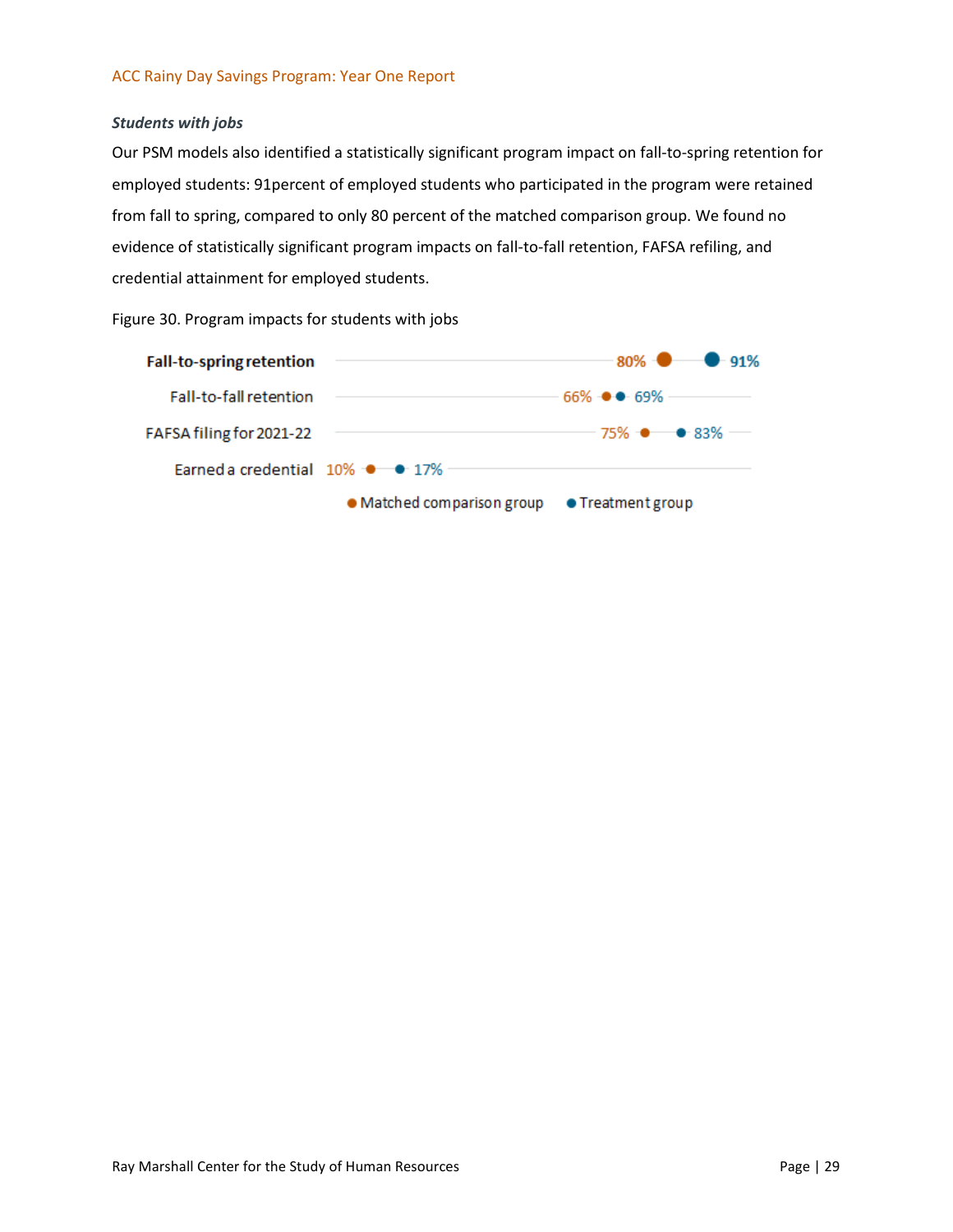## <span id="page-36-0"></span>**DISCUSSION**

#### KEY FINDINGS

ACC's Rainy Day Savings program helped students build their savings and financial cushions and helped increase students' perceived financial well-being. Among the students who were accepted into the program, three-quarters opened a savings account and actively participated in the program. Threequarters of active participants completed and claimed at least one incentive, with a tenth of participants completing and claiming all four incentives. Program participants grew their savings by an average of \$449. The proportion of participants reporting that they always or often had money left over at the end of the month and that they could handle a major unexpected expense nearly doubled. Program participants' CFPB financial well-being scores increased significantly from baseline to follow-up. Participants were largely satisfied with the program, with the vast majority likely to recommend the program to other students.

Our study did not detect any program impacts overall on outcomes such as retention, FAFSA filing, and credential attainment. However, our analysis of program impacts disaggregated by demographic characteristics suggests significant program impacts on fall-to-spring retention for Hispanic students and students with jobs and credential attainment for female students.

#### RECOMMENDATIONS

In this Year One report, we examined program participation patterns, program outcomes, and program impacts. We also examined how participation patterns, program outcomes, and program impacts varied by student characteristics. While the program overall has been successful in helping students build up savings and improve their financial well-being, we noted some variations and disparities that suggest there are opportunities for ACC to enhance this program as it is scaled and expanded. Our key findings and recommendations are summarized in [Table 2](#page-36-1) below.

#### <span id="page-36-1"></span>**Table 2. Recommendations**



About a quarter of students accepted into the program did not open a bank account and participate in the program.

#### FINDING **FINDING FINDING RECOMMENDATION**

Conduct targeted follow-up with students who did not open an account to better understand and address challenges to participating.